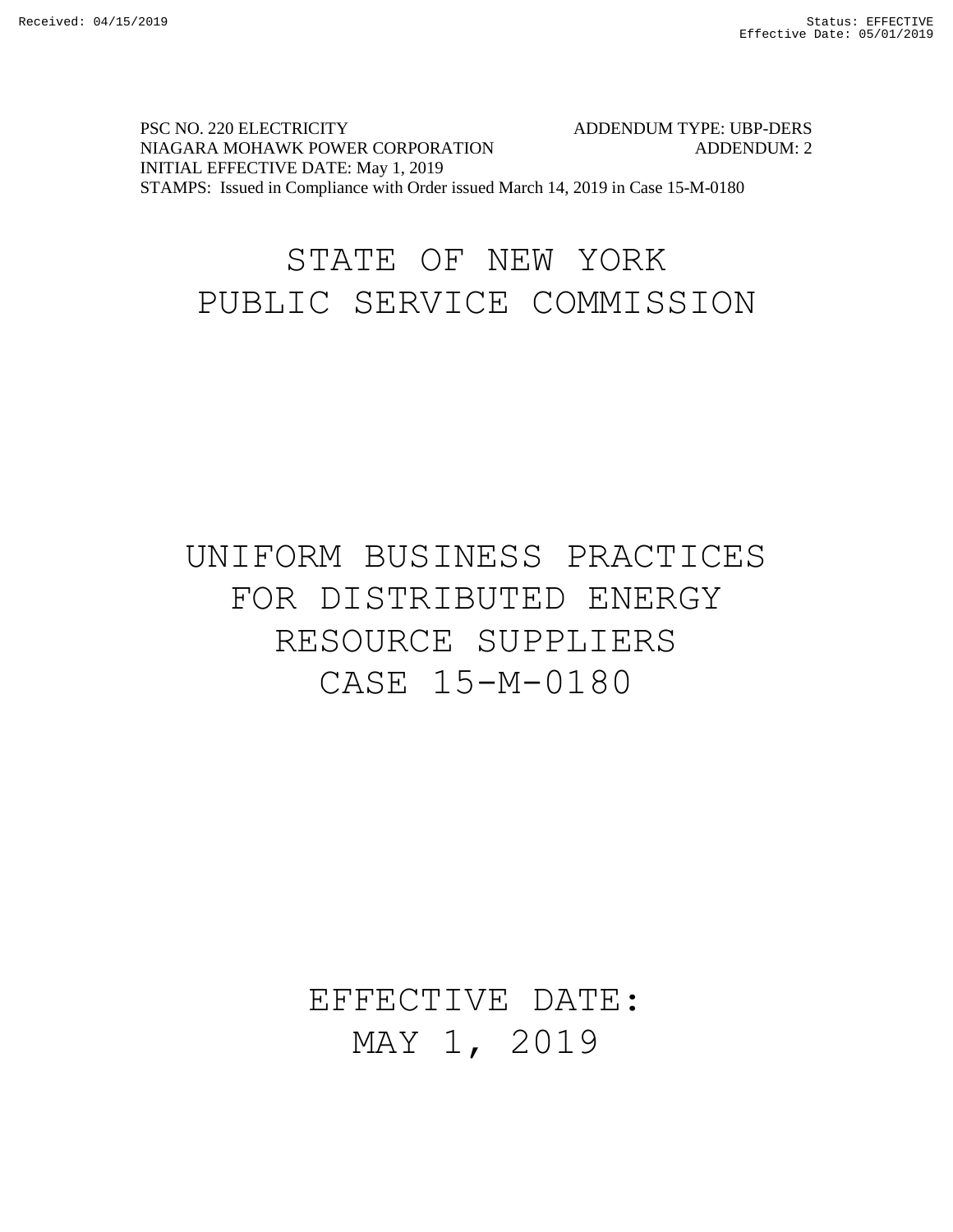#### TABLE OF CONTENTS

| SECTION 2:  | GENERALLY APPLICABLE PROVISIONS FOR DER                                                        |
|-------------|------------------------------------------------------------------------------------------------|
| SECTION 2A: | SALES AGREEMENTS (Generally Applicable)  6                                                     |
| SECTION 2B: | GENERAL MARKETING STANDARDS (Generally                                                         |
| SECTION 2C: | CUSTOMER DATA (Generally Applicable)  7                                                        |
| SECTION 2D: | RESPONSIBILITY FOR CONTRACTORS AND OTHER THIRD<br>PARTY AGENTS (Generally Applicable)  10      |
| SECTION 2E: | CUSTOMER INQUIRIES AND COMPLAINTS (Generally<br>Applicable)  11                                |
| SECTION 2F: | CONSEQUENCES FOR VIOLATIONS (Generally<br>Applicable)  11                                      |
| SECTION 2G: | OVERSIGHT REQUIREMENTS (Generally Applicable)                                                  |
|             |                                                                                                |
| SECTION 3:  | PROVISIONS SPECIFIC TO CDG AND ON-SITE MASS<br>MARKET DG PROVIDERS  13                         |
| SECTION 3A: | REGISTRATION REQUIREMENTS (CDG and On-Site<br>Mass Market DG Providers)  14                    |
| SECTION 3B: | ENHANCED MARKETING AND ADVERTISING STANDARDS<br>(CDG and On-Site Mass Market DG Providers)  17 |
| SECTION 3C: | MINIMUM STANDARDS FOR SALES AGREEMENTS (CDG<br>and On-Site Mass Market DG Providers)  20       |
| SECTION 3D: | STANDARD CUSTOMER DISCLOSURE STATEMENTS (CDG<br>and On-Site Mass Market DG Providers)  22      |
| SECTION 3E: | CUSTOMER INQUIRIES AND COMPLAINTS (CDG and<br>On-Site Mass Market DG Providers)  22            |
| SECTION 3F: | REPORTING REQUIREMENTS (CDG and On-Site Mass<br>Market DG Providers)  23                       |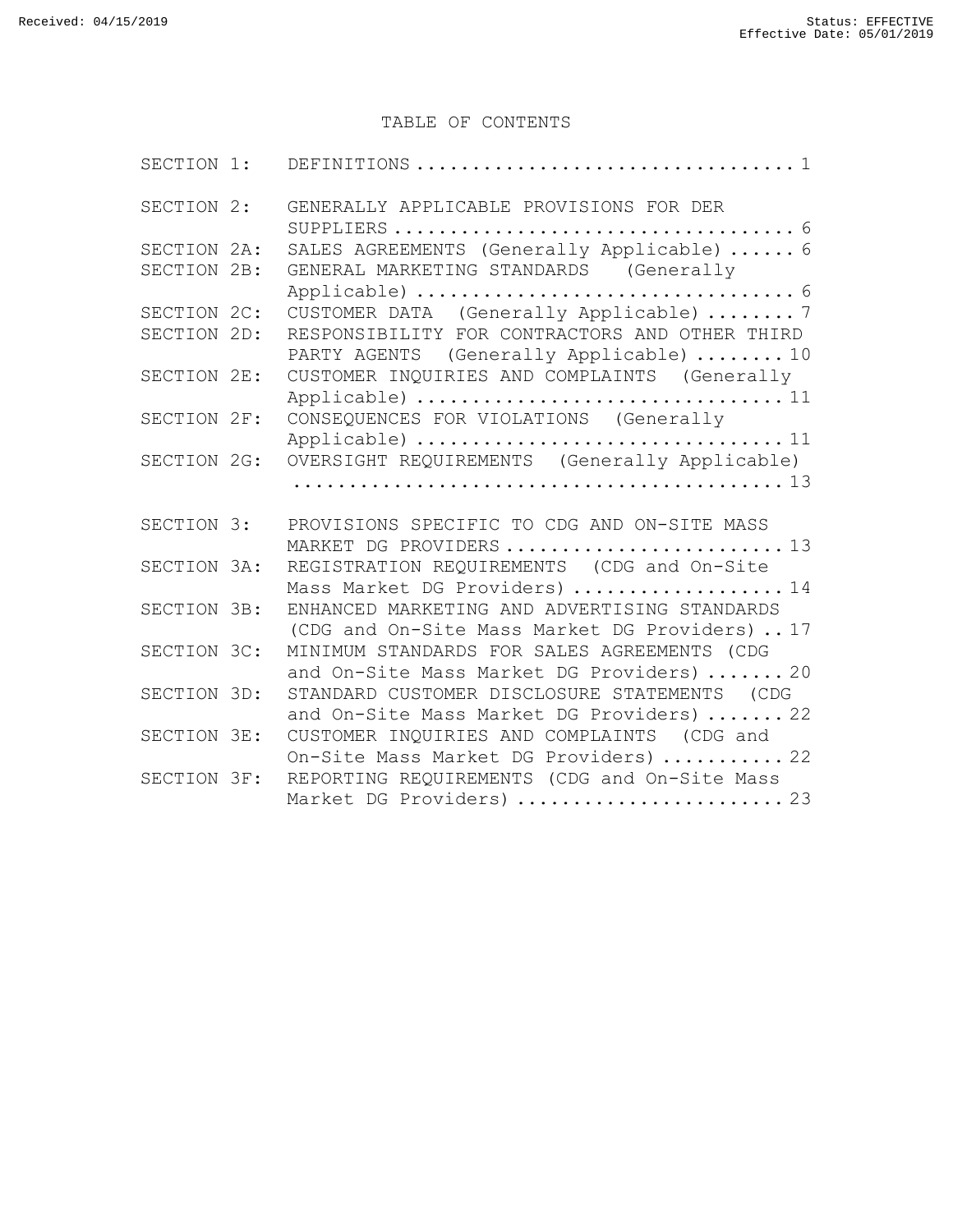#### **SECTION 1: DEFINITIONS**

<span id="page-2-0"></span>As used in these Uniform Business Practices for Distributed Energy Resource Suppliers (UBP-DERS), the following terms shall have the following meanings:

CDG Provider – An entity that is acting or planning to act as a CDG Sponsor for one or more CDG projects, or that is otherwise engaged in soliciting customers, members, or subscribers for a CDG project or CDG projects, through its own employees or agents, on its own behalf. A CDG Sponsor is the entity that organizes, owns, and/or operates a CDG project.

CDG Marketing Representative - An entity that is either a CDG Provider or an agent conducting, on behalf of the CDG Provider, any marketing activity that is designed to result in the enrollment of customers with the CDG Provider.

Commission – The New York State Public Service Commission (PSC).

Customer Inquiry – A question or request for information from a customer relating to a rate, term, or condition of service provided by a DER supplier, distribution utility, DSP, or other service provider.

Customer Service Representative (CSR) – An employee or agent of a CDG Provider responsible for responding to customer inquiries and complaints.

Department – The New York State Department of Public Service.

Distributed Energy Resources (DER) – A broad category of resources including end-use energy efficiency, demand response, distributed storage, and distributed generation.

Distributed Energy Resource (DER) Supplier – A supplier of one or more DERs that participates in a Commissionauthorized and/or utility or DSP-operated program or market. Suppliers may choose to provide DERs as standalone products or services, or may choose to bundle them with energy commodity. CDG Providers and On-Site Mass Market DG Providers are included within the definition of DER suppliers. Entities which sell both DERs and energy commodity are both DER suppliers and ESCOs.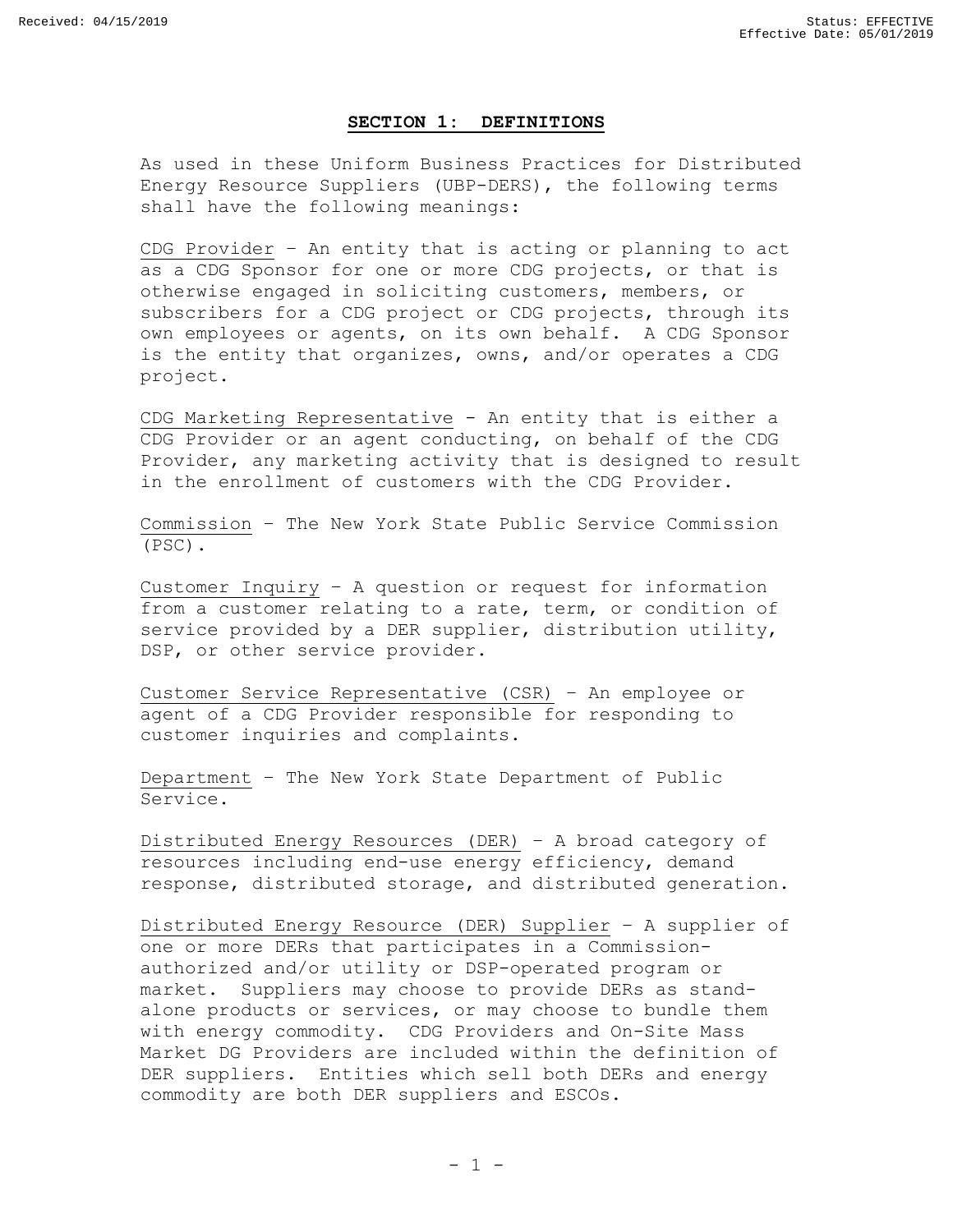Distributed Energy Resource (DER) Supplier Marketing Representative – An entity that is either the DER supplier or an agent conducting, on behalf of the DER supplier, any marketing activity that is designed to enroll customers with the DER supplier. CDG Marketing Representatives and On-Site Mass Market DG Marketing Representatives are also a DER Supplier Marketing Representatives.

Distributed System Platform (DSP) – The DSP is an intelligent network platform that will provide safe, reliable and efficient electric services by integrating diverse resources to meet customers' and society's evolving needs. The DSP fosters broad market activity that monetizes system and social values, by enabling active customer and third party engagement that is aligned with the wholesale market and bulk power system.

Distribution Utility – A gas or electric corporation within the Commission's jurisdiction owning, operating or managing electric or gas facilities for the purpose of distributing gas or electricity to end-users.

Distribution Utility Customer Account Number – A number used by a distribution utility to identify the account of a utility customer.

Distribution Utility Tariff – A schedule of rates, terms and conditions of services provided by a distribution utility.

Electronic Data Interchange (EDI) – The computer-tocomputer exchange of routine information in a standard format using established data processing protocols. EDI transactions are used in retail access programs to switch customers from one supplier to another or to exchange customers' history, usage or billing data between a distribution utility or Meter Data Service Provider and an ESCO. Transaction set standards, processing protocols, and test plans are authorized in orders issued by the Public Service Commission in Case 98-M-0667, In the Matter of Electronic Data Interchange, and available on the Department of Public Service website at: [http://documents.dps.ny.gov/public/MatterManagement/CaseMas](http://documents.dps.ny.gov/public/MatterManagement/CaseMaster.aspx?MatterCaseNo=98-m-0667&submit=Search+by+Case+Number) [ter.aspx?MatterCaseNo=98-m-](http://documents.dps.ny.gov/public/MatterManagement/CaseMaster.aspx?MatterCaseNo=98-m-0667&submit=Search+by+Case+Number)[0667&submit=Search+by+Case+Number.](http://documents.dps.ny.gov/public/MatterManagement/CaseMaster.aspx?MatterCaseNo=98-m-0667&submit=Search+by+Case+Number)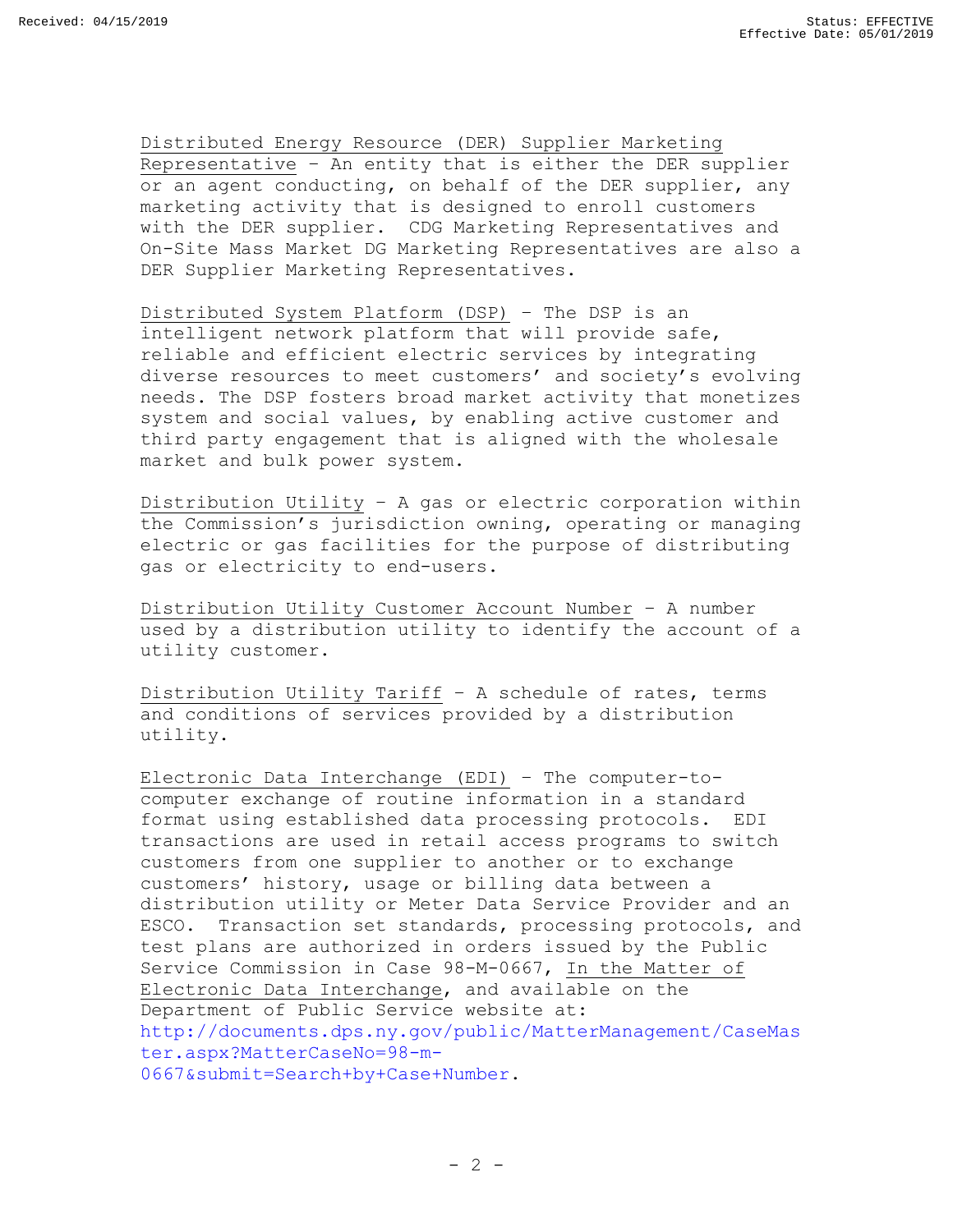Energy Services Company (ESCO) – An entity eligible to sell electricity and/or natural gas to end-use customers using the transmission or distribution system of a utility. ESCOs may perform other retail service functions.

Interval Data – Actual energy usage for a specific time interval for a specific period recorded by a meter or other measurement device.

Large Customer – A customer that is within a distribution electric utility's non-residential demand-based or mandatory hourly pricing (MHP) service classification. Where a DER supplier or DER supplier marketing representative does not have sufficient information to determine whether a customer is a mass market or a large customer, that customer should be treated as a mass market customer unless and until the DER supplier or DER supplier marketing representative acquires sufficient information and determines that the customer is a large customer.

Load Profile – Actual or estimated customer energy usage by interval over a period representing usage for a customer or average usage for a customer class.

Mass Market Customer – A customer that is within a distribution electric utility's residential or small commercial service class and is not billed based on peak demand. Where a DER supplier or DER supplier marketing representative does not have sufficient information to determine whether a customer is a mass market or a large customer, that customer should be treated as a mass market customer unless and until the DER supplier or DER supplier marketing representative acquires sufficient information and determines that the customer is a large customer.

Marketing – The publication, dissemination or distribution of informational or advertising materials regarding a DER supplier's services and products to the public by print, broadcast, electronic media, direct mail or by telecommunication.

Meter – A device that measures the units of electric or natural gas service supplied to consumers.

New York State Independent System Operator (NYISO) – An independent management organization, authorized by the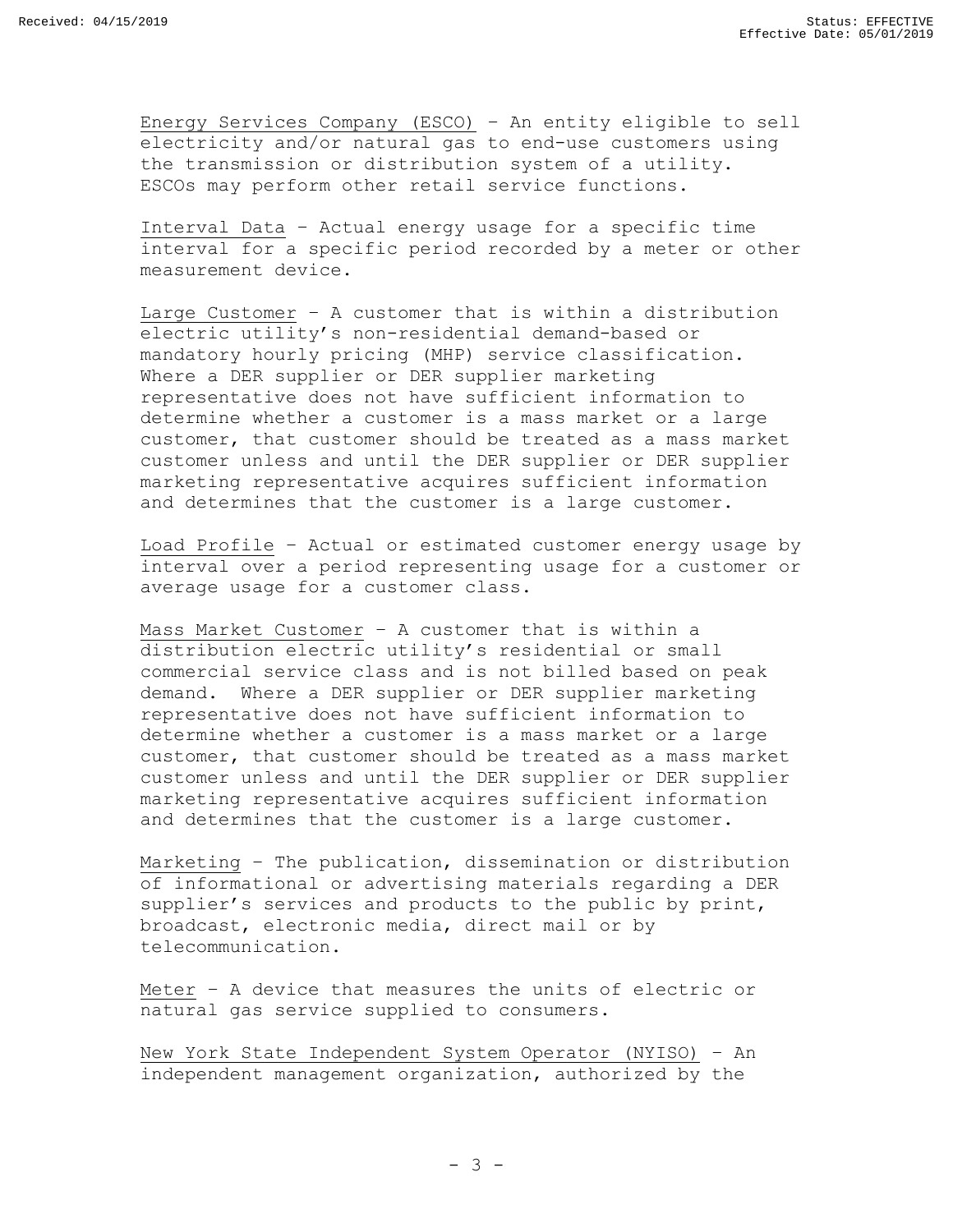Federal Energy Regulatory Commission, operating the bulk electric transmission system and wholesale electric market.

Office of Consumer Services (OCS) – Office within the Department of Public Service that receives consumer complaints and makes determinations concerning customer complaints. OCS identifies the exiting Office or its successor in the event that the Office name is changed.

On-Site Mass Market DG Provider – An entity that is engaged in soliciting mass market customers for a project or service that involves the installation of distributed generation equipment, such as solar panels, on the property of those mass market customers, through its own employees or contractors, on its own behalf rather than as a contractor.

On-Site Mass Market DG Marketing Representative - An entity that is either an On-Site Mass Market DG Provider or an agent conducting, on behalf of the Provider, any marketing activity that is designed to result in the enrollment of customers with the Provider.

Plain Language – Clear and coherent language using words with common and everyday meanings and avoiding legal or energy industry terms, acronyms and abbreviations that a person of ordinary circumstances should not be expected to understand. If the use of a technical term is necessary, the term must be clearly defined in the portion of the text where it is used.

Residential Customer – A person receiving commodity supply at a premises used as a residence as defined in 16 NYCRR Part 11.2(a)(2).

Sales Agreement – An agreement between a customer and a DER supplier that contains the terms and conditions governing the provision of products and services by a DER supplier. The agreement may be a written contract signed by the customer or a statement supporting a customer's verifiable verbal or electronic authorization to enter into an agreement with the DER supplier for the products and services specified.

Termination Fee – A fee specified in a DER supplier sales agreement that may be charged to a customer for terminating the sales agreement before the end of the term described in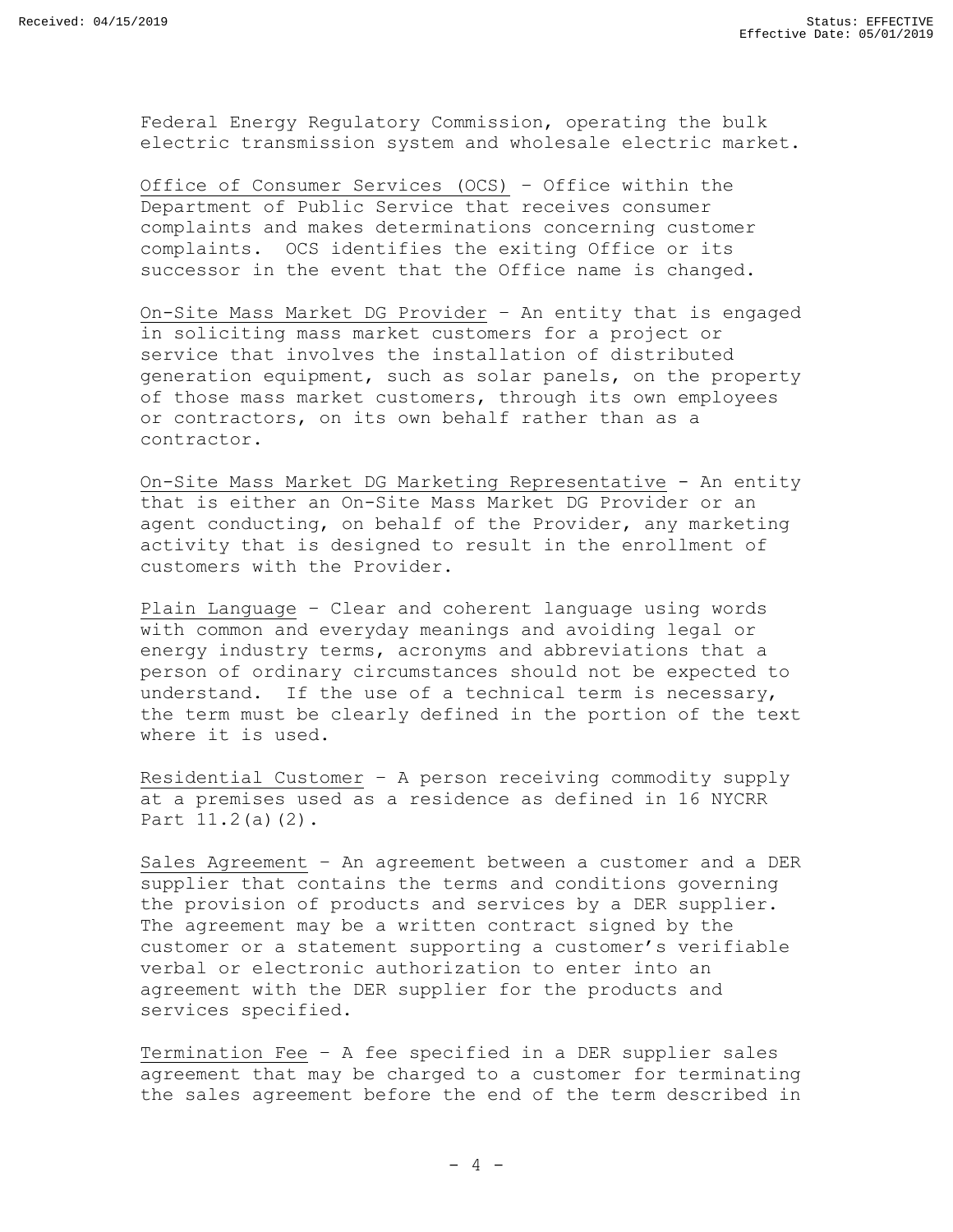that agreement, regardless of whether the assessed amount is identified as a fee, a charge, liquidated damages or a methodology for the calculation of damages, and regardless of whether it is fixed, scaled or subject to calculation based on market factors.

Utility Dynamic Load Management Program – A program designed to reduce load in periods or places of high demand, including but not limited to peak shaving programs, local distribution reliability programs to address local reliability needs, and direct load control programs. These programs are further described in Case 14-E-0423 et al., Order Adopting Dynamic Load Management Filings with Modifications, issued June 18, 2015.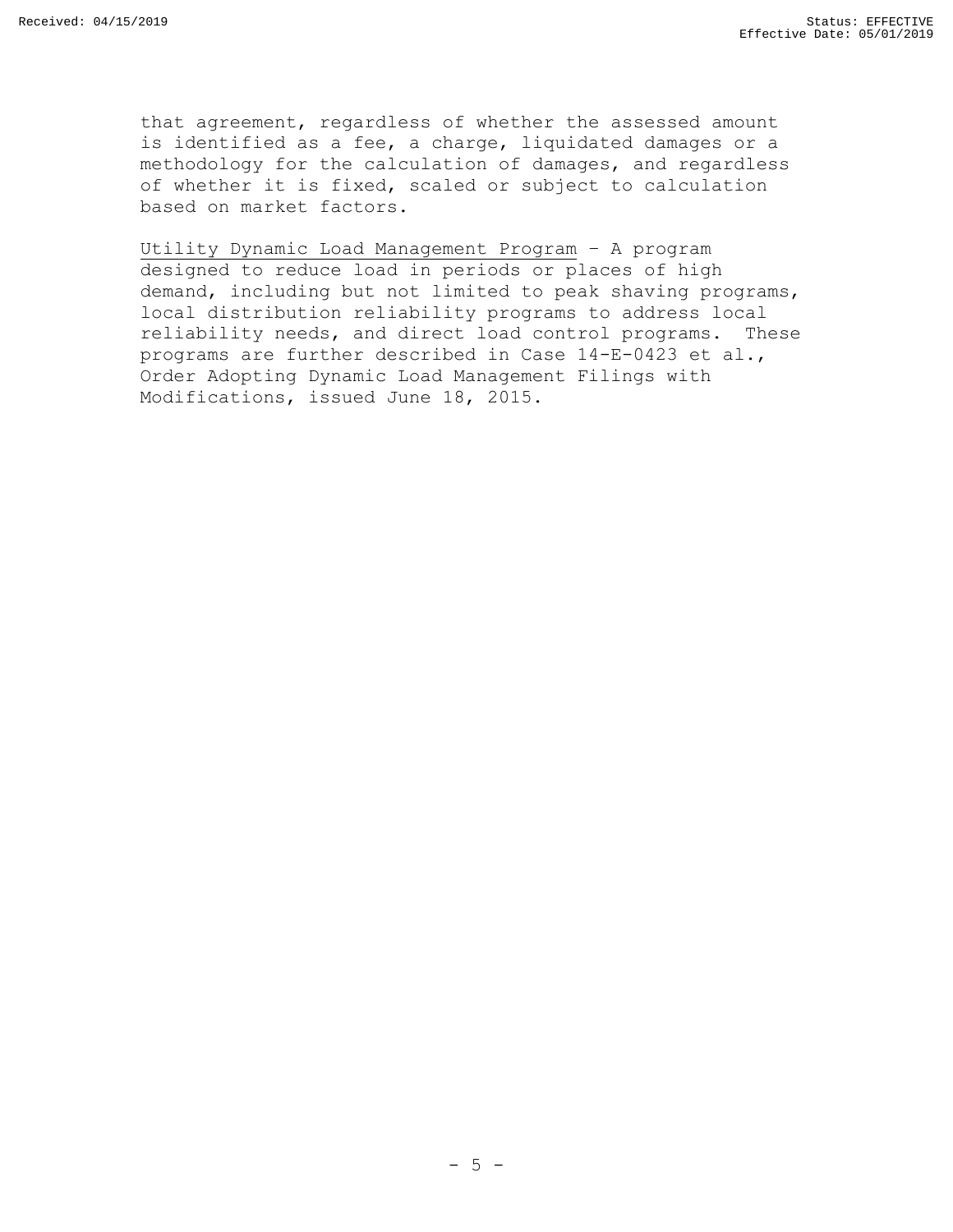#### **SECTION 2: GENERALLY APPLICABLE PROVISIONS FOR DER SUPPLIERS**

<span id="page-7-0"></span>Applicability. The provisions of these sections apply to all DER suppliers that participate in a Commission-authorized and/or utility or DSP-operated program or market with respect to transactions between the DER supplier and the customer of a distribution utility in New York state, excluding the Long Island Power Authority and its utility contractor. These provisions are designed to ensure that accurate information is provided to customers and will require minimal or no changes to existing DER supplier business practices.

# **SECTION 2A: SALES AGREEMENTS (Generally Applicable)**

- <span id="page-7-1"></span>A. A DER supplier shall obtain a customer's consent to a sales agreement prior to billing a customer or enrolling a customer in a DSP, utility, NYSERDA, Commission, or Department-run or authorized program.
	- 1. The sales agreement may be a written contract signed by the customer or the customer's verbal or electronic authorization to enter into an agreement with the DER supplier for the products and services specified.
	- 2. A DER supplier entering into a sales agreement for a large or ongoing transaction shall retain the sales agreement and record of customer consent for at least two years or the length of the agreement, whichever is longer.
		- a. A large transaction is any transaction in which a customer makes a payment to a DER supplier of \$500 or more.
		- b. An ongoing transaction is any transaction which, regardless of the size of the transaction, either (a) results in the DER supplier billing the customer for a period of three or more months or (b) results in the DER supplier enrolling the customer in a program through which the customer or the DER supplier will receive compensation, including bill credits, for a period of three or more months.

# **SECTION 2B: GENERAL MARKETING STANDARDS (Generally Applicable)**

- <span id="page-7-2"></span>A. DER supplier shall:
	- 1. Not engage in misleading or deceptive conduct as defined by state or federal law, or by Commission rule, regulation, or Order;
	- 2. Not make false or misleading representations including misrepresenting rates or savings offered by the DER supplier;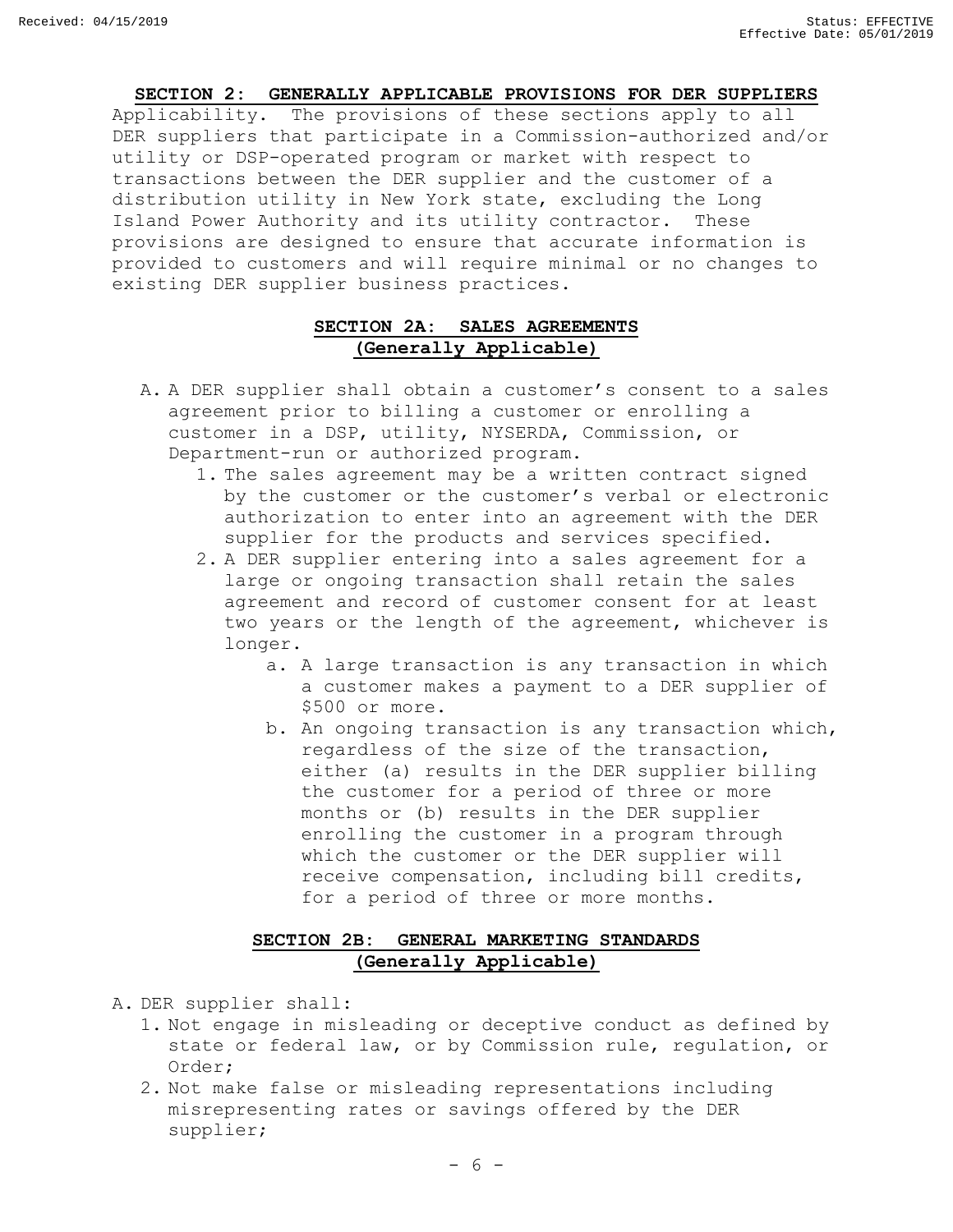- 3. Provide a mass market customer upon request with written information regarding the DER supplier and its products or services or with a website address at which information can be obtained;
- 4. Use reasonable efforts to provide accurate and timely information about services and products. Such information will include information about rates, contract terms, termination fees and right of cancellation;
- 5. Ensure that any product or service offering that is made by a DER supplier in a transaction with a mass market customer contains information written in plain language that is designed to be understood by the customer. This shall include providing any written information to the customer in a language in which the DER supplier representative has substantive discussions with the customer or in which a contract is negotiated;
- 6. Comply with local laws and regulations regarding door-todoor marketing;
- 7. Comply with the state and federal laws regarding telemarketing, including the Do-Not-Call law;
- 8. Cooperate with the Department and PSC regarding the practices prescribed by these UBP-DERS and with other regulatory entities, including law enforcement, in investigations concerning deceptive marketing practices.

# **SECTION 2C: CUSTOMER DATA (Generally Applicable)**

- <span id="page-8-0"></span>A. Applicability. This Section establishes practices for release and protection of customer information by distribution utilities or DSPs to DER suppliers using EDI. It also identifies the content of information sets transmitted using EDI standards. The distribution utility or DSP and a DER supplier shall use standards, systems, and protocols developed for these purposes for transmittal of customer information. This section does not impose any obligations on DER suppliers that do not request or receive data using EDI.
- B. Customer Authorization Process. The distribution utility or DSP shall provide information about a specific customer requested by an EDI-eligible DER supplier authorized by the customer to receive the information.
	- 1. In obtaining customer authorization, a DER supplier shall inform the customer of the types of information to be obtained, to whom it will be given, how it will be used, and how long the authorizations will be valid. The authorization is valid for no longer than six months unless the sales agreement provides for a longer time.
	- 2. A distribution utility or DSP shall assume that a DER supplier obtained proper customer authorization if the DER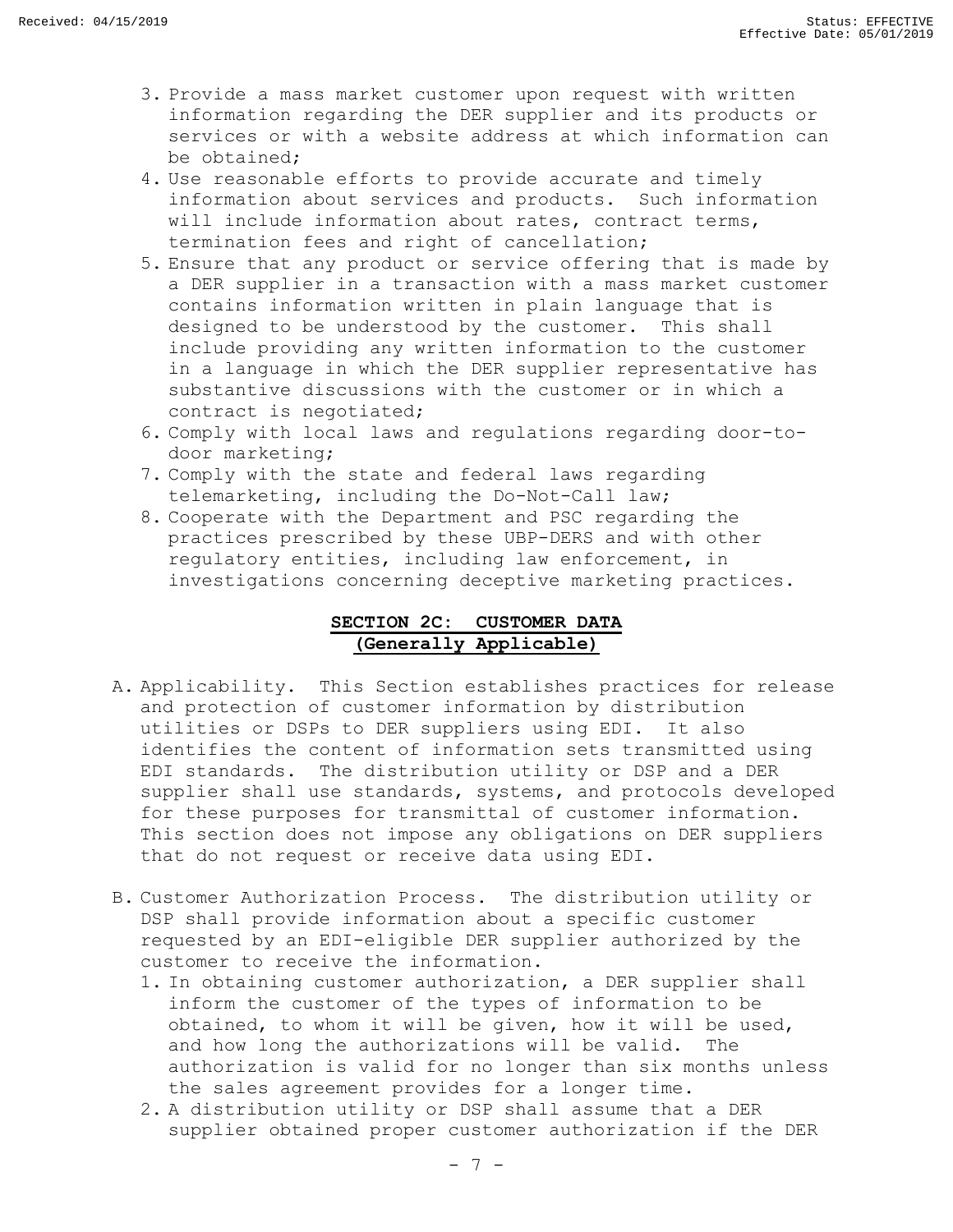$\overline{a}$ 

supplier submits a valid information request, as defined in EDI rules.

- 3. A DER supplier shall retain, for a minimum of two years or for the length of the sales agreement, whichever is longer, verifiable proof, including but not limited to a recording or signed writing, of authorization for each customer. Verification records shall be provided by a DER supplier, upon request of the Department, within five calendar days after a request is made. Locations for storage of the records shall be at the discretion of the DER supplier.
- 4. Upon request by a customer, a distribution utility or DSP shall block access by DER suppliers to information about the customer.
- 5. A DER supplier and its agent shall comply with statutory and regulatory requirements pertaining to applicable state and federal do-not-call registries.
- C. Customer Information Provided to DER suppliers
	- 1. Release of Information. The distribution utility or MDSP shall respond within two business days to valid requests for information as established in EDI transaction standards and within five business days to requests for data and information for which an EDI transaction standard is not available. The distribution utility or MDSP shall provide the reason for rejection of any valid information request.
	- 2. Customer Contact Information Set. The distribution utility or DSP, to the extent it possesses the information, shall provide, upon a DER supplier request, consumption history for an electric account and consumption history and/or<sup>1</sup> a gas profile for a gas account.
		- a. Consumption history<sup>2</sup> for an electric account shall include:
			- 1. Customer's service address;
			- 2. Electric account number;
			- 3. Sales tax district used by the distribution utility and whether the utility identifies the customer as tax exempt;
			- 4. Rate service class and subclass or rider by account and by meter, where applicable;
			- 5. Electric load profile reference category or code, if not based on service class, whether the customer's account is settled with the NYISO utilizing an actual 'hourly' or a 'class shape' methodology, or Installed

 $1$  If a distribution utility or DSP offers a gas profile and consumption history, a DER supplier may choose either option. A distribution utility or DSP shall make available, upon request, class average load profiles for electric customers.

<sup>&</sup>lt;sup>2</sup> A distribution utility, in addition to EDI transmittal, may provide web-based access to customer history information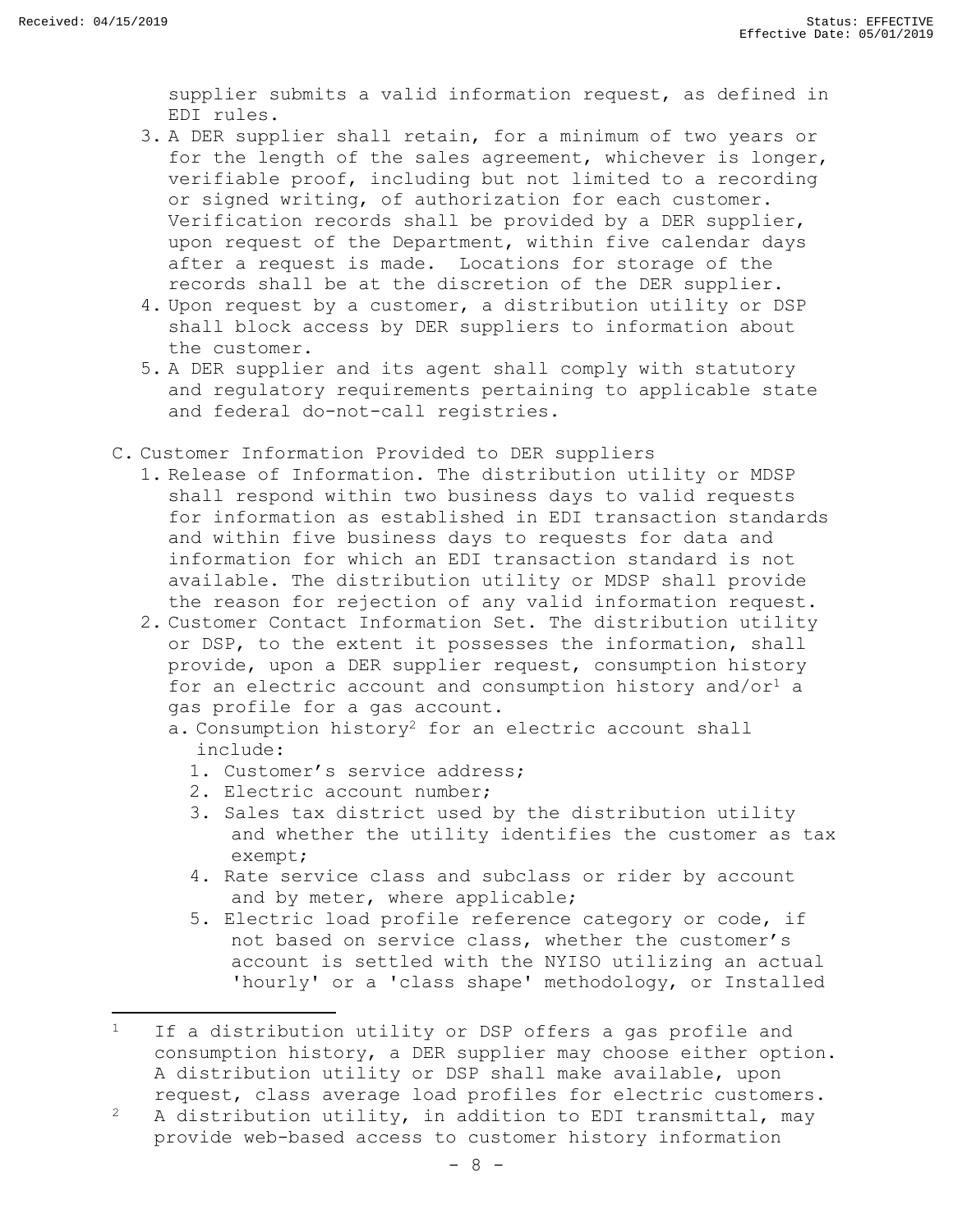$\overline{\phantom{a}}$ 

Capacity (ICAP) tag, which indicates the customer's peak electricity demand;

- 6. Customer's number of meters and meter numbers;
- 7. Whether the customer receives any special delivery or commodity "first through the meter" incentives, or incentives from the New York Power Authority;
- 8. The customer's Standard Industrial Classification (SIC) code;
- 9. Usage type (e.g., kWh), reporting period, and type of consumption (actual, estimated, or billed);
- 10.Whether the customer's commodity service is currently provided by the utility;
- 11.12 months, or the life of the account, whichever is less, of customer data and, upon separate request, an additional 12 months, or the life of the account, whichever is less, of customer data, and, where applicable, demand information;3 if the customer has more than one meter associated with an account, the distribution utility or DSP shall provide the applicable information, if available, for each meter; and
- 12.Electronic interval data in summary form (billing determinants aggregated in the rating periods under a distribution utility's tariffs), and if requested in detail, an acceptable alternative format.
- b. A gas profile for a gas account shall include:
	- 1. Customer's service address;
	- 2. Gas account number;
	- Customer's number of meters and meter numbers;

Sales tax district used by the distribution utility for billing and whether the utility identifies the customer as tax exempt;

- The customer's Standard Industrial Classification (SIC) code;
- Whether the customer's commodity service is currently provided by the utility;

Rate service class and subclass or rider, by account and by meter, where applicable;

Date of gas profile; and,

Weather normalization forecast of the customer's gas consumption for the most recent 12 months or life of the account, whichever is less, and the factors used to develop the forecast.

<sup>&</sup>lt;sup>3</sup> A distribution utility may provide data for a standard 24 months or life of the account, whichever is less, as part of its Customer Contact Information Set.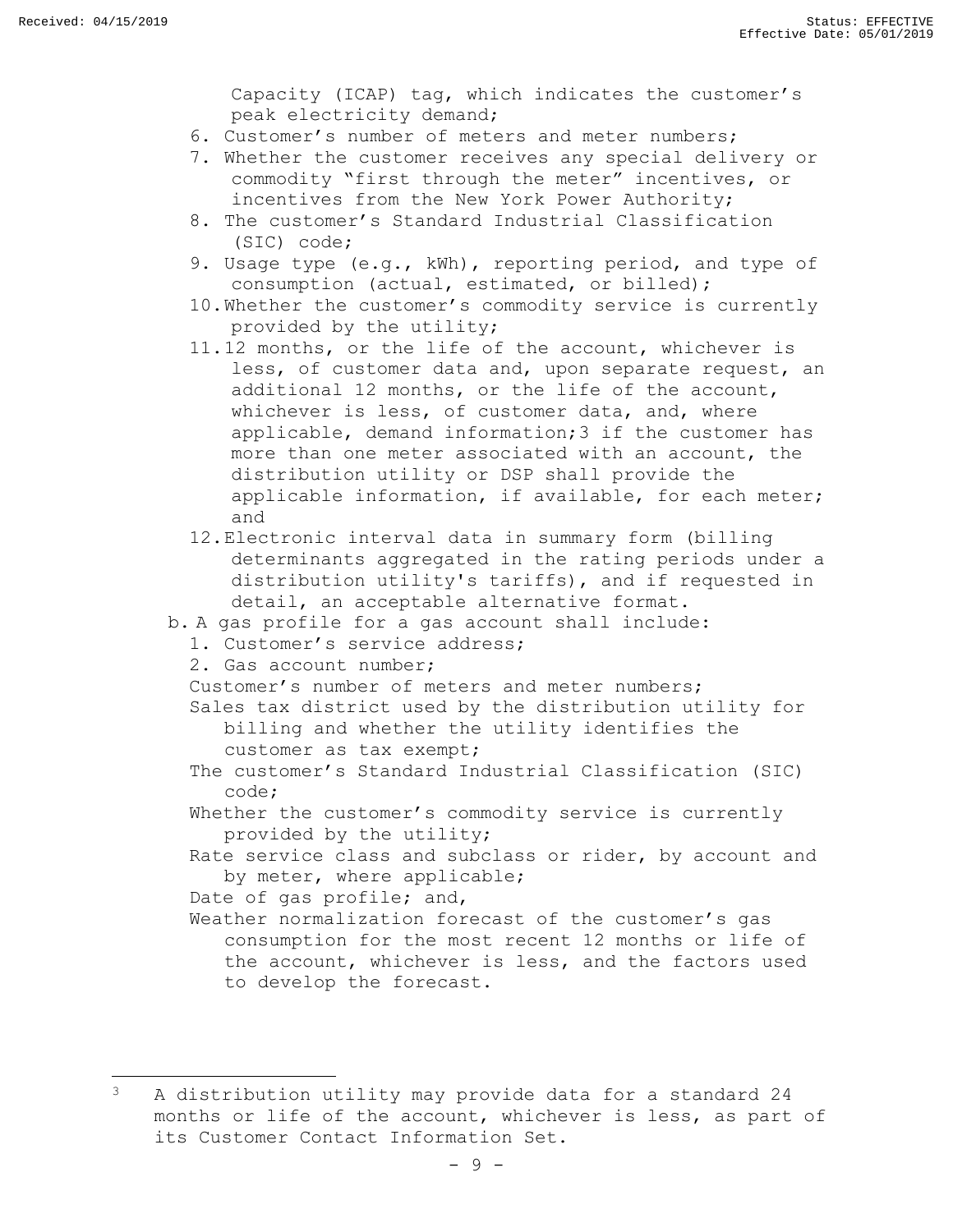- D. Charges for Customer Data. No distribution utility or DSP shall impose charges upon DER suppliers for provision of the information described in this Section through EDI.
- E. Unauthorized Information Release. A DER supplier, its employees, agents, and designees, is prohibited from selling, disclosing or providing any customer information obtained from a distribution utility or DSP, in accordance with this Section, to others, including their affiliates, unless such sale, disclosure or provision is required to facilitate or maintain service to the customer or is specifically authorized by the customer or required by legal authority. If such authorization is requested from the customer, the DER supplier shall, prior to authorization, describe to the customer the information it intends to release and the recipient of the information.
- F. NIST Cybersecurity Framework. DER suppliers that obtain customer information from the distribution utility or DSP must have processes and procedures in place regarding cybersecurity consistent with the National Institute of Standards and Technology Cybersecurity Framework.
- G. Data Security. DER suppliers that obtain customer information from the distribution utility or DSP must comply with any data security requirements imposed by that utility or by Commission rules on ESCOs and/or any data security requirements associated with EDI eligibility.

### <span id="page-11-0"></span>**SECTION 2D: RESPONSIBILITY FOR CONTRACTORS AND OTHER THIRD PARTY AGENTS (Generally Applicable)**

- A. If a DER supplier enlists a third party to assist them in marketing, data collection or analysis, billing, or any other activity, that DER supplier is responsible for making commercially reasonable efforts to ensure that the third party's activities conform with the relevant regulations and requirements.
- B. The provisions of the preceding subsection also apply when a DER supplier purchases a list of potential customers or similar information from a third party that assembled that list through its own advertising. In such cases, the DER supplier purchasing the list is responsible for making reasonable efforts to ensure that the list was not assembled through deceptive marketing.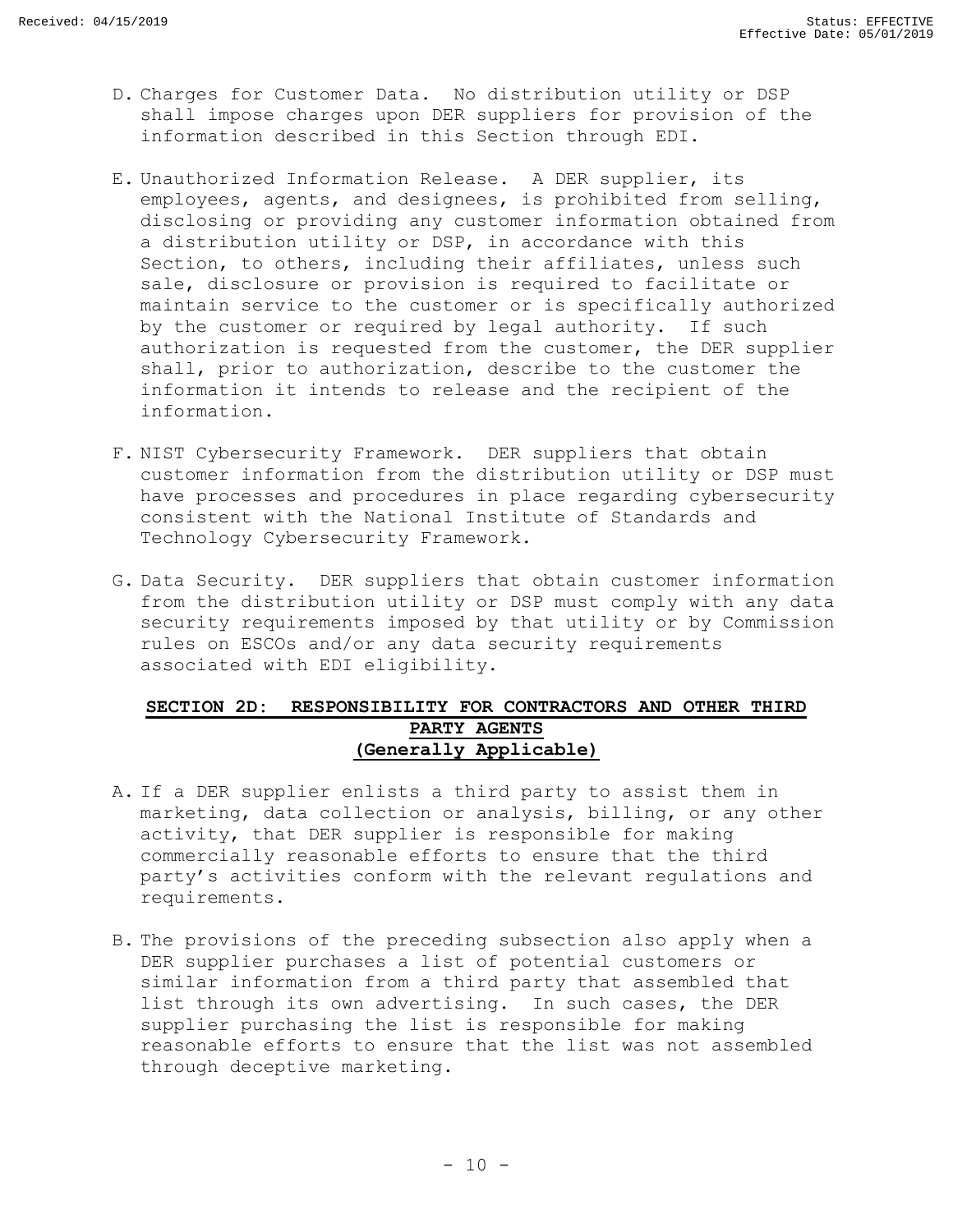# **SECTION 2E: CUSTOMER INQUIRIES AND COMPLAINTS (Generally Applicable)**

- <span id="page-12-0"></span>A. Department Staff will accept inquiries and complaints related to DER suppliers and will make efforts to investigate and resolve those complaints and, if necessary, bring those complaints to the Commission for consideration.
- B. For customers of large or ongoing transactions, as defined in Section 2A.A.2, DER suppliers must retain summary complaint records for at least two years from the date of the transaction or for the length of the agreement, whichever is longer.

### **SECTION 2F: CONSEQUENCES FOR VIOLATIONS (Generally Applicable)**

- <span id="page-12-1"></span>A. A DER supplier may be held responsible for actions by its officers, its employees, and contractors or other third-party agents acting on its behalf or under its direction. In addition, a DER supplier purchasing a customer list or similar information or services from a third-party marketer is responsible for making reasonable efforts to ensure that the list was not assembled in a manner inconsistent with the UBP-DERS.
- B. A DER supplier may be subject to the consequences listed in UBP-DERS Section 2F.C.2. for reasons, including, but not limited to:
	- 1. False or misleading information in the registration package required of CDG and On-Site Mass Market DG Providers;
	- 2. Failure to adhere to the policies and procedures described in its sales agreement;
	- 3. Enrolling a customer in a DSP, utility, NYSERDA, Commission, or Department-run or authorized program or billing a customer without obtaining that customer's consent through a sales agreement or similar method;
	- 4. Failure to comply with required customer protections;
	- 5. Failure to comply with relevant reporting requirements or Department oversight requirements;
	- 6. Failure to provide notice to the Department of any material changes in the information contained in the Registration Form or registration package, if required;
	- 7. Failure to comply with the UBP-DERS;
	- 8. Failure to comply with procedures, protocols or practices for communicating with distribution utilities or DSPs as required by the Commission;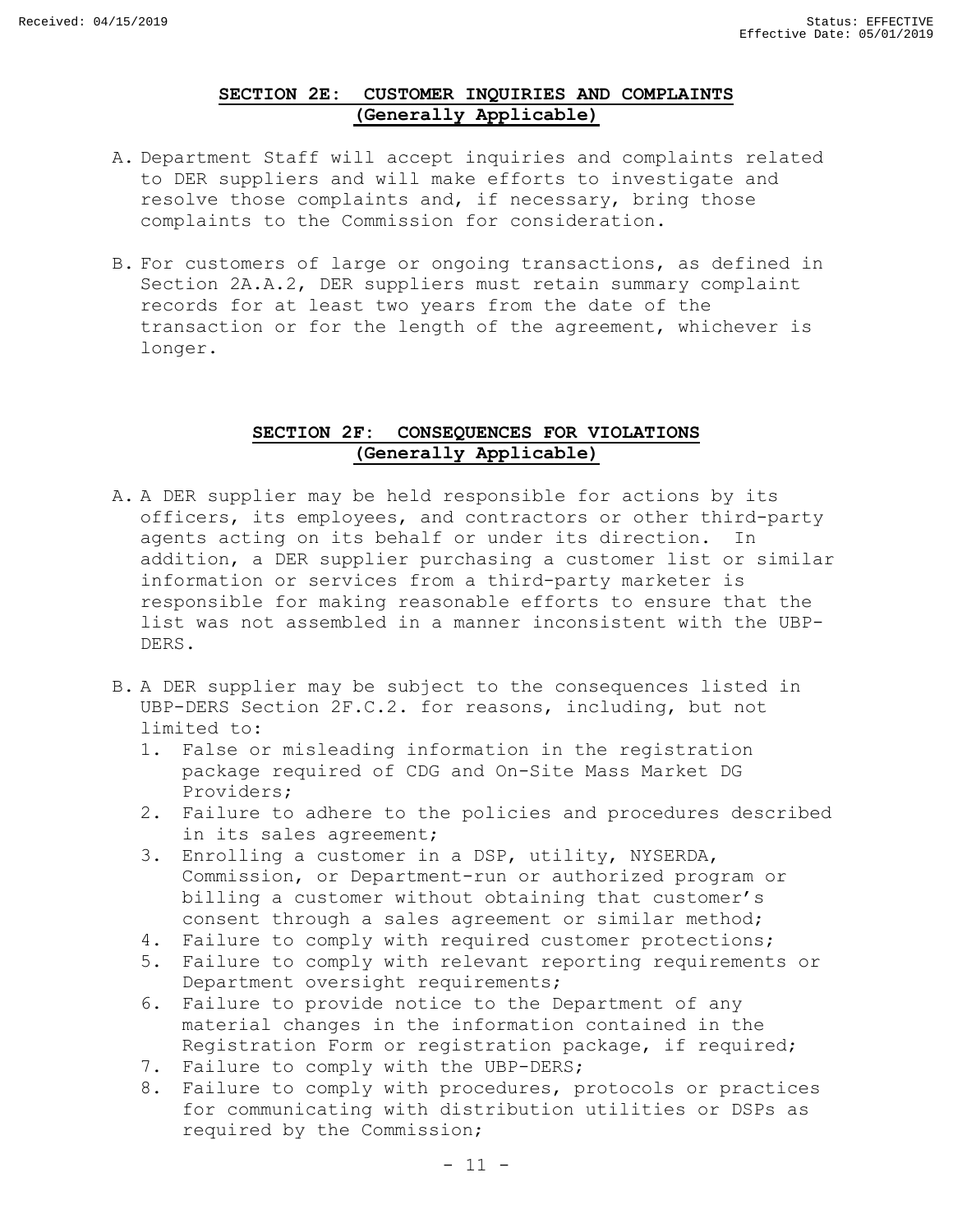- 9. Failure to comply with other Commission Orders, Rules or Regulations; or
- 10. A material pattern of consumer complaints on matters within the DER supplier's control.
- C. In determining the appropriate consequence for a failure or non-compliance in one or more of the categories set forth in UBP-DERS Section 2F.B., the Commission or Department may take into account the nature, the circumstances, including the scope of harm to individual customers, and the gravity of the failure or non-compliance, as well as the DER supplier's history of previous violations and whether the DER supplier has taken any actions or made any commitment to remediate any harm caused by the violation.
	- 1. The Commission or Department shall:
		- a. Either (a) notify the DER supplier in writing of its failure to comply and request that the DER supplier take appropriate corrective action or provide remedies within the directed cure period, which will be based on a reasonable amount of time given the nature of the issue to be cured; or (b) order that the DER supplier show cause why a consequence should not be imposed.
		- b. The Commission may impose the consequences listed in subparagraph b of this paragraph if (a) the DER supplier fails to take corrective actions or provide remedies within the cure period; or (b) the Commission determines that the incident or incidents of non-compliance are substantiated and the consequence is appropriate.
		- c. Consequences shall not be imposed until after the DER supplier is provided notice and an opportunity to respond.
		- d. The notice of consequences imposed by the Commission will be published on the Department's website.
	- 2. Consequences for non-compliance in one or more of the categories set forth in UBP-DERS Section 2F.B. may include one or more of the following restrictions on a DER supplier's access to programs, tariffs, or solicitations initiated or controlled by the Commission, Department Staff, a utility, or NYSERDA:
		- a. Suspension from selling products or services to a specific distribution utility or DSP or to all distribution utilities or DSPs in New York State;
		- b. Suspension from enrolling new customers;
		- c. Suspension of the ability to acquire customer data by means established by the Commission in either a specific service territory or all service territories in New York State;
		- d. Imposition of requirements to modify procedures to obtain customer authorization for purchase, and to verify such customer authorization;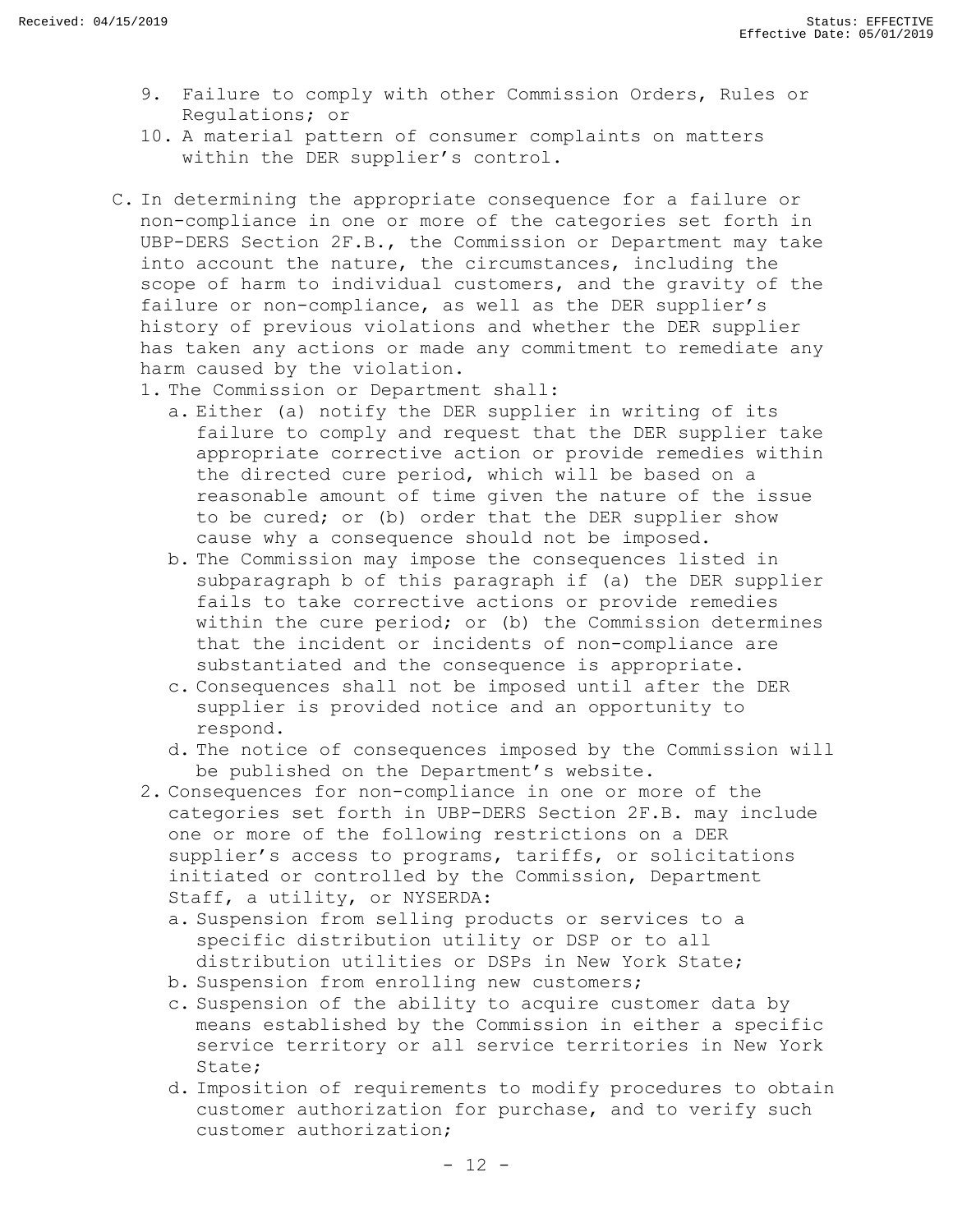- e. Imposition of requirements to modify procedures regarding the protection of consumer information;
- f. Imposition of a requirement to file a customer service improvement plan identifying actions to be taken and timelines to improve customer service, and/or a requirement to file periodic reports identifying the extent to which the customer service improvement plan is achieving its objectives;
- g. Revocation of a DER supplier's eligibility to access programs, tariffs, or solicitations initiated or controlled by the Commission, Department Staff, a utility, or NYSERDA and/or acquire customer data by means established by the Commission; and
- h. Any other measures that the Commission may deem appropriate.
- 3. The Commission may give a DER supplier the option to avoid consequences or face lesser consequences on the condition that it provide refunds, corrective pricing, or other remedies to customers impacted by its violation.

# **SECTION 2G: OVERSIGHT REQUIREMENTS (Generally Applicable)**

- <span id="page-14-0"></span>A. Applicability. This Section establishes requirements for DER suppliers to assist the Department in monitoring the development, conduct and performance of New York's energy markets.
- B. All DER suppliers shall:
	- 1. Provide information on complaints received regarding DER products and services, as requested by the Department.
	- 2. Provide information as requested by Department Staff, in relation to its efforts in monitoring the development, conduct and performance of energy markets. Such information requests may be through informal requests or interrogatories, including but not limited to, information regarding the DER supplier's business operations and financials.
	- 3. Permit Department Staff to examine the books, accounts, contracts, records, and documents of the DER supplier.
	- 4. Permit Department Staff to access any information needed to audit the DER supplier and cooperate with Department Staff's conducting of such an audit.

# <span id="page-14-1"></span>**SECTION 3: PROVISIONS SPECIFIC TO CDG AND ON-SITE MASS MARKET DG PROVIDERS**

Applicability. The provisions of these sections apply to all CDG Providers and On-Site Mass Market Distributed Generation (DG) providers.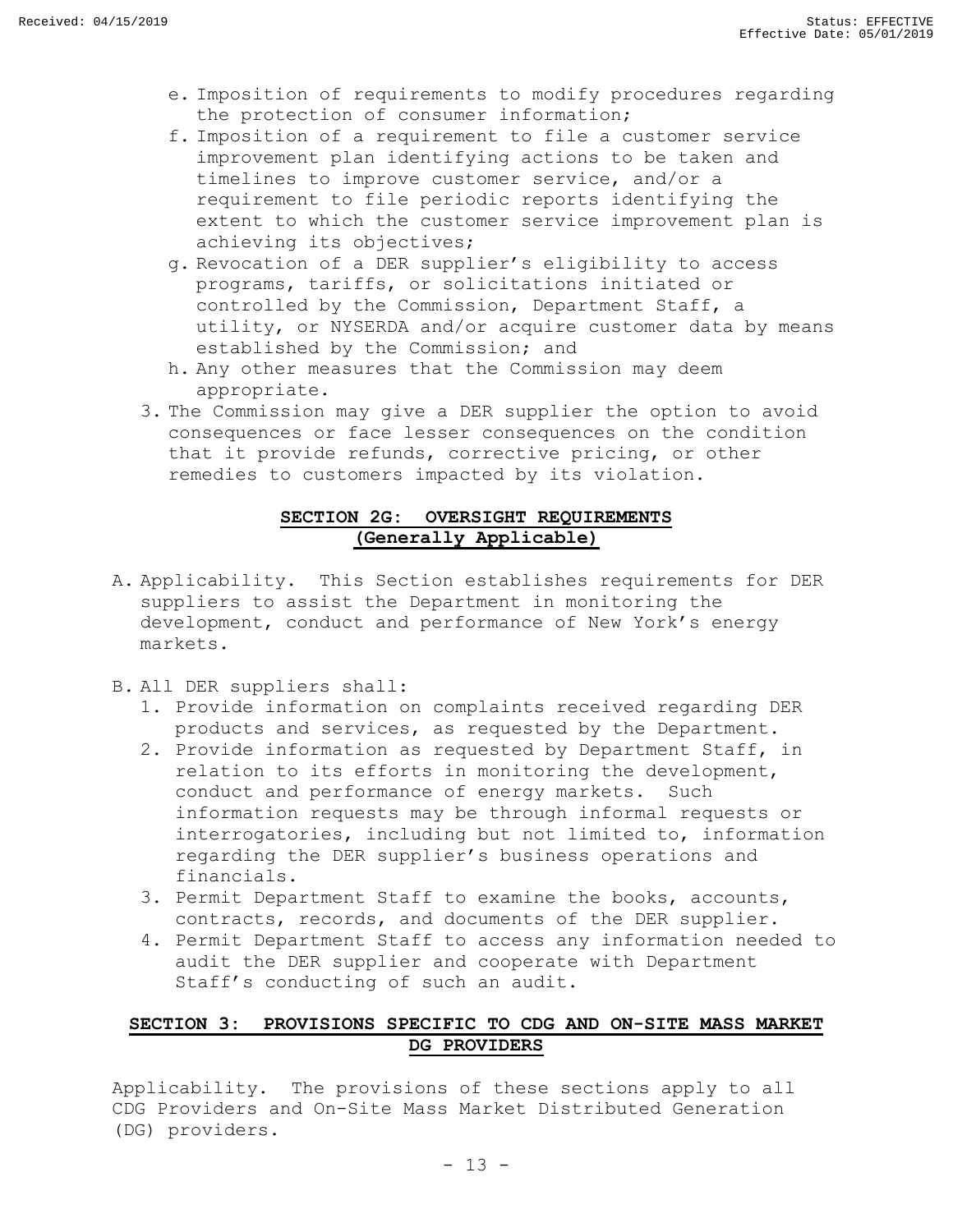# **SECTION 3A: REGISTRATION REQUIREMENTS (CDG and On-Site Mass Market DG Providers)**

- <span id="page-15-0"></span>A. Applicability. This Section sets forth the process that CDG Providers and On-Site Mass Market DG Providers are required to follow to register with the Department.
- B. Registration Package.
	- 1. Registrants planning to become CDG or On-Site Mass Market DG Providers are required to submit to the Department a registration package containing the following information and attachments:
		- a. A completed Registration Form. The registration form is available on the Department's website at [http://www3.dps.ny.gov/W/PSCWeb.nsf/All/EAB5A735E908B9FE8](http://www3.dps.ny.gov/W/PSCWeb.nsf/All/EAB5A735E908B9FE8525822F0050A299) [525822F0050A299.](http://www3.dps.ny.gov/W/PSCWeb.nsf/All/EAB5A735E908B9FE8525822F0050A299) Information that must be provided on or attached to the registration form includes:
			- 1. Name, postal and e-mail addresses, and telephone and fax numbers for the registrant's main office;
			- 2. Names and addresses of any entities that hold ownership interests of 10% or more in the CDG or On-Site Mass Market DG Provider, including a contact name for corporate entities and partnerships;
			- 3. Detailed explanation of any criminal or regulatory sanctions imposed during the previous 24 months against the CDG or On-Site Mass Market DG Provider, any senior officers of the DER supplier, or any entities holding ownership interests of 10% or more in the CDG or On-Site Mass Market DG Provider;
			- 4. Disclosure of any decisions or pending escalated regulatory actions in other states that affect the CDG or On-Site Mass Market DG Provider's ability to operate, such as suspension, revocation, or limitation of operating authority;
			- 5. A list and description of current investigations involving the CDG or On-Site Mass Market DG Provider being conducted by law enforcement or regulatory entities.
			- 6. A summary of the registrant's history of bankruptcy, dissolution, merger, or acquisition in the 24 months immediately preceding the data of application;
			- 7. Detailed explanation regarding ongoing investigations by the US Securities and Exchange Commission, the US Department of Justice, or the US Federal Energy Regulatory Commission;
			- 8. Identification of the employee(s) responsible for resolving consumer complaints received by the Department;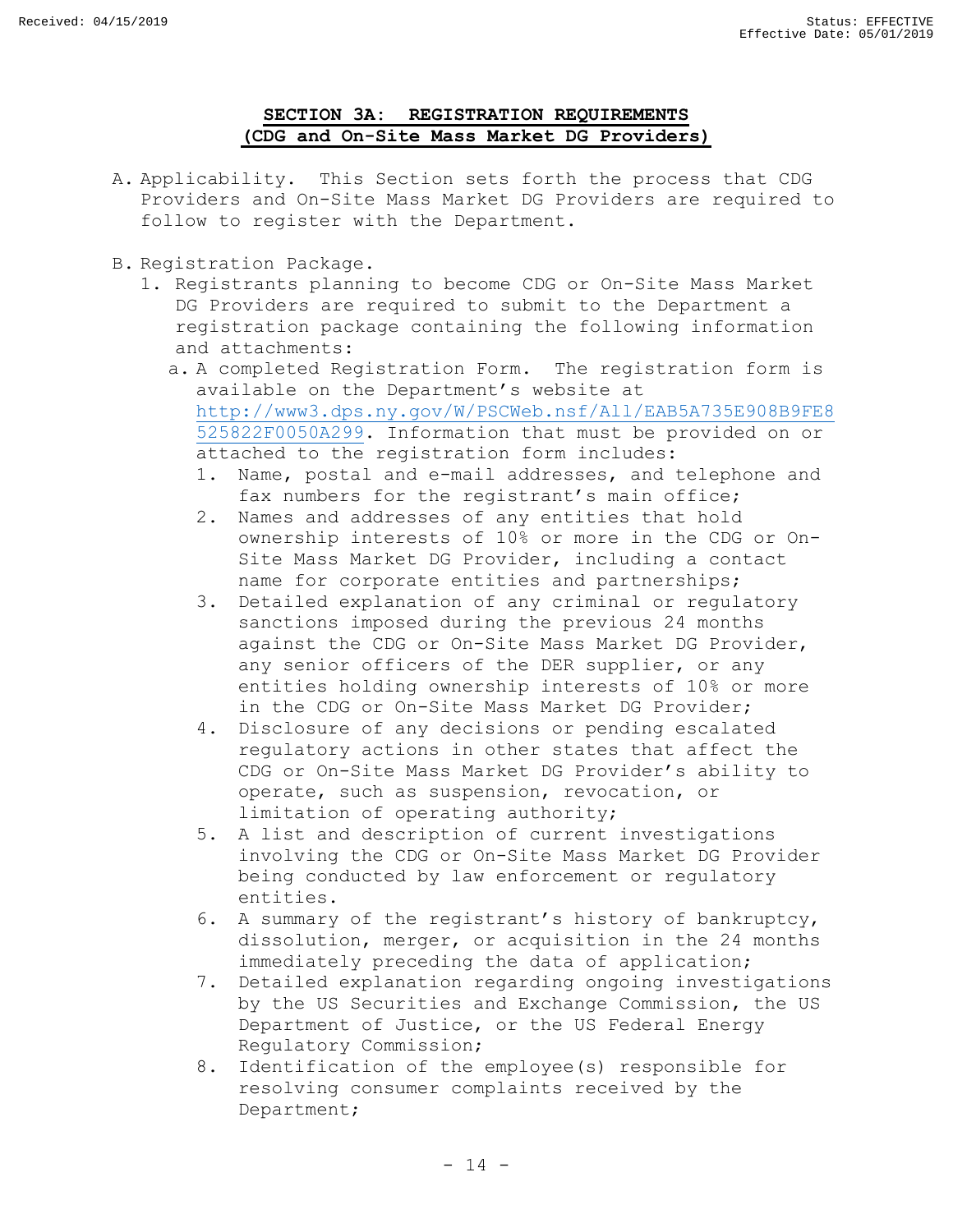- 9. A list of material categories of CDG or On-Site Mass Market products or services that will be offered and the customer classifications (i.e., residential, small/midsized non-residential) to whom they will be offered;
- 10. A list and description of any security breaches associated with customer proprietary information in the last 24 months, as well as a thorough description of the actions taken in response to any such instances.
- b. Sample sales agreements and sample bills for each customer class for each material category of the CDG or On-Site Mass Market products or services that will be offered; and
- c. Proof of registration with the New York State Department of State.
- 2. The Department shall maintain a list of CDG and On-Site Mass Market DG Providers that successfully complete these requirements.
- 3. A CDG Provider On-Site Mass Market DG Provider that knowingly makes false statements in its registration package shall be subject to denial or revocation of eligibility.
- 4. If the registration package contains information that is a trade secret or sensitive for security reasons, the registrant may request that the Department withhold disclosure of the information, pursuant to the New York State Freedom of Information Law (Public Officers Law Article 6) and Public Service Commission regulations (16 NYCRR §6-1.3).
- C. Department Review Process
	- 1. The Department shall review each registration package submitted. The CDG Provider or On-Site Mass Market DG Provider shall immediately notify the Department of any material changes in the information submitted in the Registration Form and/or registration package that occurs during the Department review process. The Department shall notify the registrant, in writing, of any deficiencies in the registration package. The CDG Provider must modify the registration package in response to such a notification within 30 days.
	- 2. If the modified package does not remedy the deficiency identified by Staff, the Department shall notify the CDG or On-Site Mass Market DG Provider in writing and shall refer the matter to the Commission for its consideration. The CDG or On-Site Mass Market DG Provider will have the opportunity to present information to the Commission in support of its registration.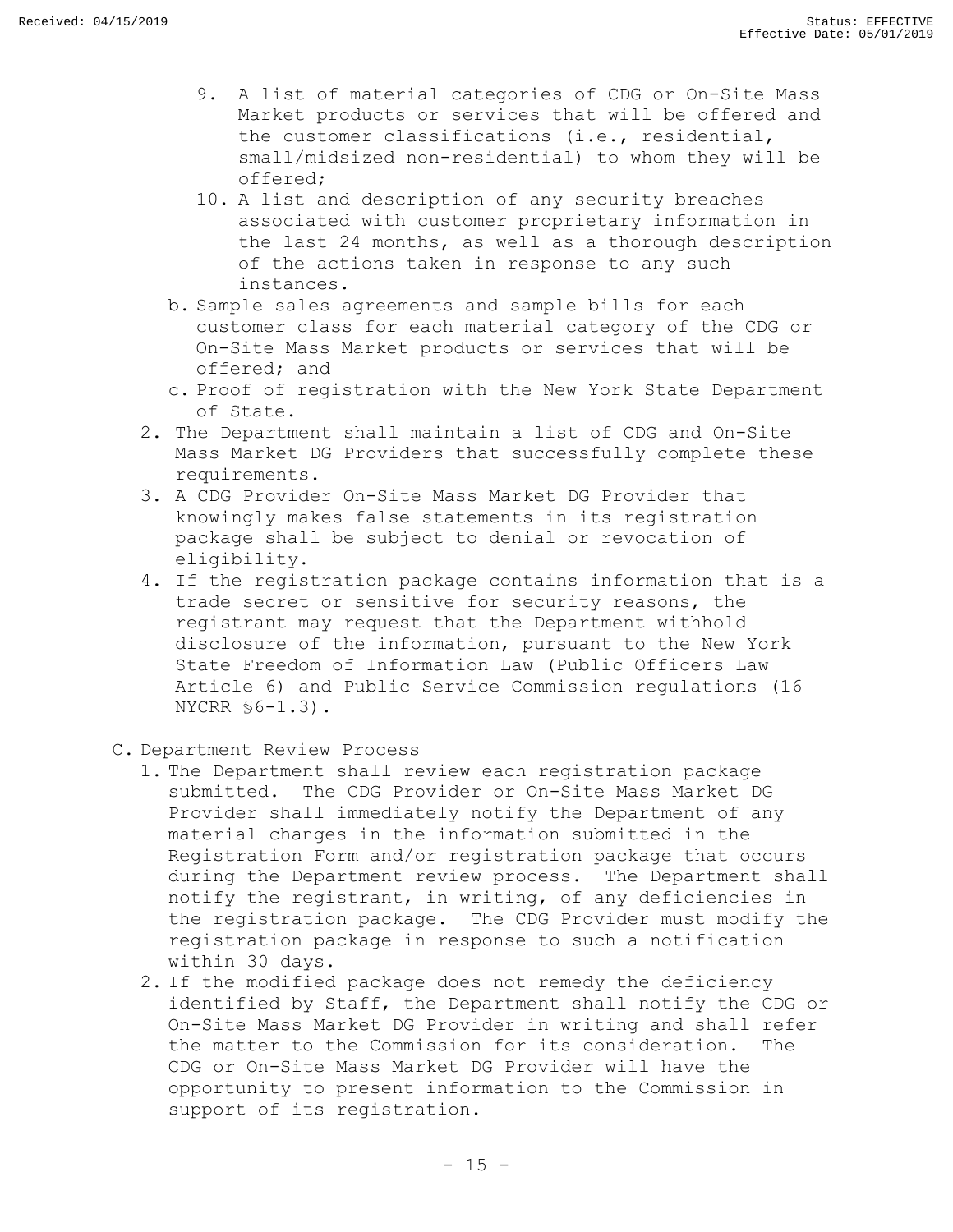- 3. For CDG Providers or On-Site Mass Market DG Providers that begin operating in New York State after December 1, 2017, a registration package must be submitted and approved before the CDG Provider or On-Site Mass Market DG Provider begins marketing to customers. Department Staff will review the registration package within 30 days of submittal and notify the registrant, in writing, either that the registration is accepted as complete or that deficiencies exist in the registration package.
- D. Maintaining Active Status
	- 1. CDG Providers and On-Site Mass Market DG Providers shall submit by March 31 of each year (March 31 Statement):
		- a. A statement that the information and attachments in its Registration Form and registration package are current; or
		- b. A description of revisions to the Registration Form and registration package along with a copy of the revised portions; and
	- 2. A CDG or On-Site Mass Market DG Provider shall update all the information it submitted in its original registration package to the Department every three years, starting from the filing date of its registration package. A Provider's status as an eligible provider is continuous from the filing date of its registration package, unless revoked or otherwise limited in accordance with UBP-DERS Section 2F. If the three-year anniversary falls within one month of April 1, the Provider shall resubmit its registration package in lieu of the April 1 statement.
	- 3. A CDG or On-Site Mass Market DG Provider shall submit at other times during the year:
		- a. A description of any material revision in the terms and conditions applicable to the business relationship between the Provider and its customers, including provisions governing the process for termination of sales agreements. For any such revisions, the Provider shall provide a copy of the revised portions. This provision does not require CDG Providers to file sample sales agreements based individually negotiated sales agreements with large customers or to update sample sales agreements based on changes made for individual customers.
		- b. Material Change in Financial Status including (1) bankruptcy or insolvency filings, (2) initiation of lawsuits which could materially and adversely impact the current or future ability of the Provider to meet its financial obligations.
		- c. Changes in the Provider's business and customer service information provided in the application.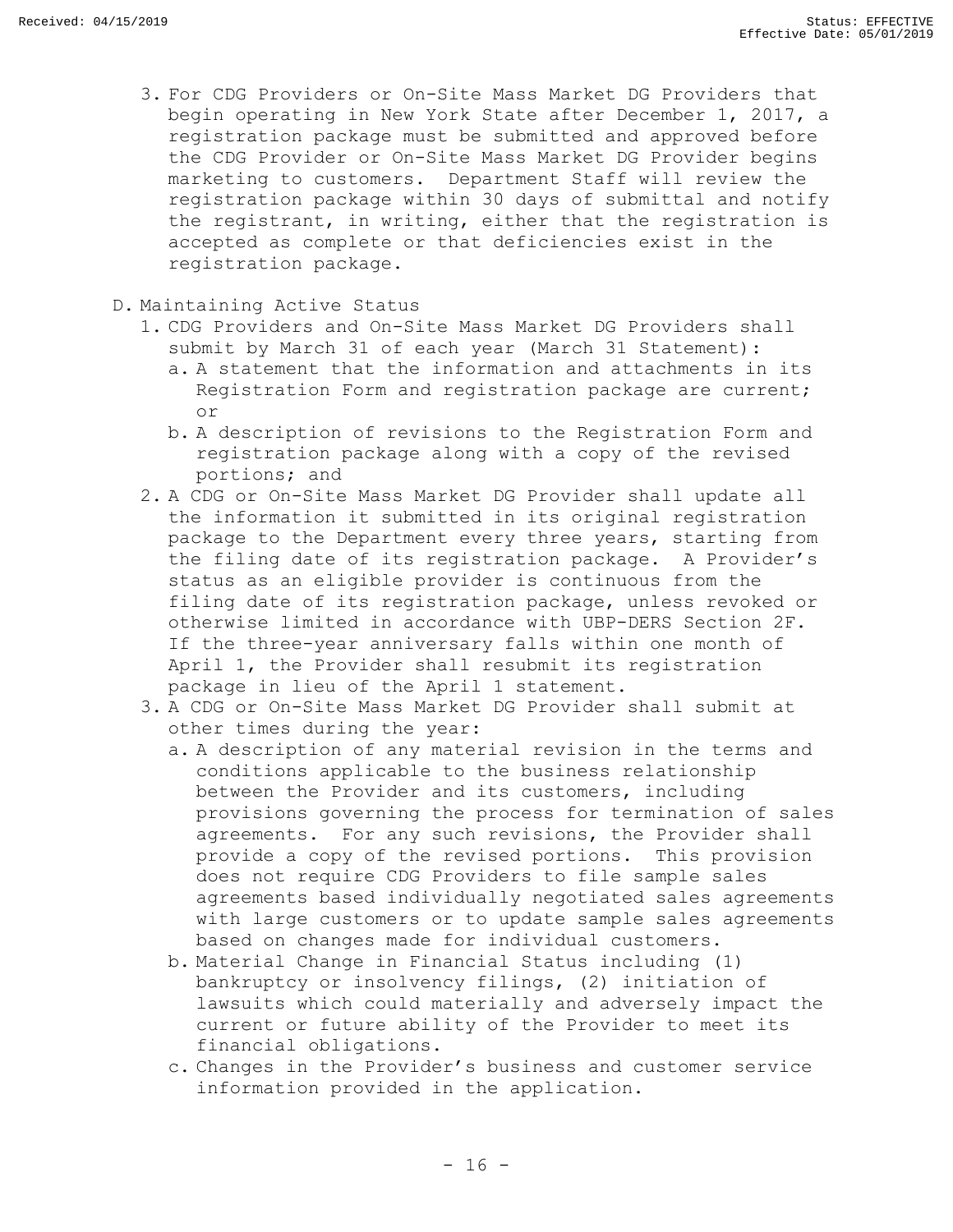d. Changes in personnel identified in the registration package as responsible for resolving consumer complaints received by the Department and referred to the Provider.

# <span id="page-18-0"></span>**SECTION 3B: ENHANCED MARKETING AND ADVERTISING STANDARDS (CDG and On-Site Mass Market DG Providers)**

- A. Applicability. This Section describes the enhanced standards that CDG Providers, On-Site Mass Market DG Providers and their marketing representatives must follow when marketing and advertising products and services to potential mass market customers in New York.
- B. Training of Marketing Representatives
	- 1. Providers shall ensure that the training of their marketing representatives includes:
		- a. Knowledge of this Section and awareness of the other Sections of the UBP-DERS;
		- b. Knowledge of the Provider's products and services;
		- c. Knowledge of the Provider's rates and payment options and the customers' right to cancel, including the applicability of a termination fee;
		- d. Knowledge of the applicable provisions of the Home Energy Fair Practices Act that pertains to residential customers; and,
		- e. The ability to provide the customer with a toll-free number from which the customer may obtain information about the Provider's mechanisms for handling billing questions, disputes, and complaints.
- C. When marketing materials or information conveyed to mass market customers or potential mass market customers includes savings estimates, CDG and mass market on-site DG providers must include, in addition to any other forecasts used, a forecast using the following baseline: a three-year average of actual historical utility rates for the three most recent calendar years for which data is available, for the customer's actual utility and service class. The provider may choose to apply an assumed escalation rate of up to 3% per year to this baseline in generating a forecast; if the provider does so, it must disclose the escalation rate used. The forecast generated must estimate savings for the same potential contract term as any other forecast provided. This forecast must be presented with similar prominence to other forecasts and all forecasts must be appropriately labeled to permit customers to understand their source.

Example: A CDG Provider prepares marketing materials for SC-1 customers, showing their expected savings over a 10-year contract term. Over the past 3 calendar years, SC-1 customers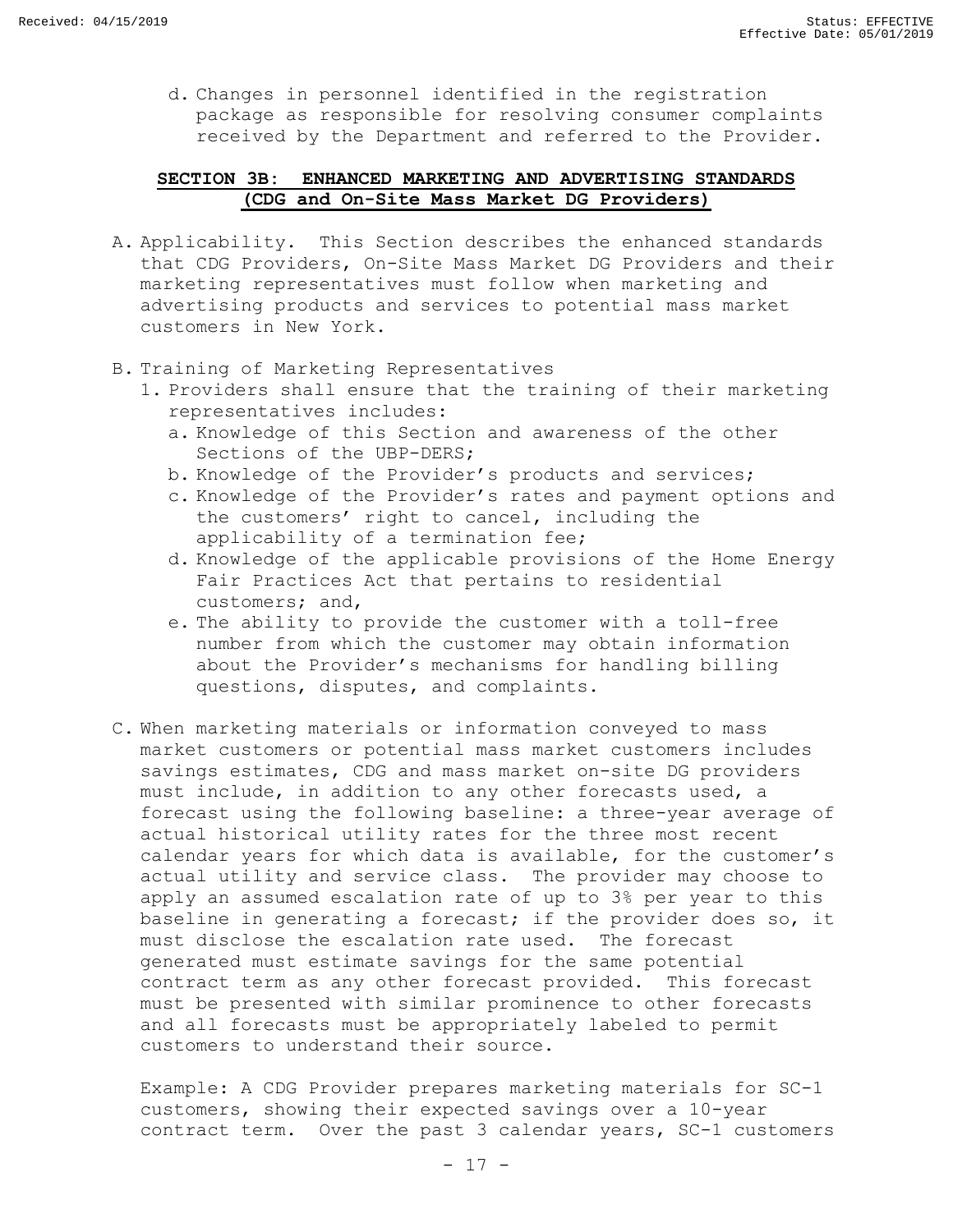in that utility territory have had average utility rates of \$0.10/kWh, \$0.09/kWh, and \$0.08/kWh. In addition to any other savings forecasts, the CDG developer must provide a 10-year savings estimate to the customer based on a utility rate of \$0.09/kWh, with no more than a 3% annual escalation rate, and identify the escalation rate used.

- D. Contact with Customers
	- 1. This subsection applies only to contacts with Mass Market Customers.
	- 2. In-Person Contact with Mass Market Customers Marketing representatives who contact mass market customers in person at a location other than the Provider's place of business for the purpose of selling any product or service shall, before making any other statements or representations to the customer:
		- a. Introduce him or herself with an opening statement that identifies the Provider which he or she represents; identifies him or herself as a representative of that specific Provider; explains that he or she does not represent the distribution utility; and, explains the purpose of the solicitation.
		- b. Produce identification, to be visible at all times thereafter, which:
			- 1. Prominently displays in reasonably sized type face the first name and employee identification number of the marketing representative;
			- 2. Displays a photograph of the marketing representative and depicts the legitimate trade name and logo of the Provider they are representing; and,
			- 3. Provides the Provider's telephone number for inquires, verification and complaints.
		- c. A CDG or On-Site Mass Market DG Provider marketing representative must provide each prospective mass market customer with a business card or similar tangible object with the marketing representative's first name and employee identification number; Provider's name, address, and phone number; date and time of visit and website information for inquires, verification and complaints.
		- d. A CDG or On-Site Mass Market DG Provider marketing representative must provide the customer with written information regarding the Provider's products and services immediately upon request which must include the Provider's name and telephone number for inquires, verification and complaints. Any written materials, including contracts, sales agreements, and marketing materials must be provided to the customer in the same language utilized to solicit the customer.
		- e. When it is apparent that the customer's English language skills are insufficient to allow the customer to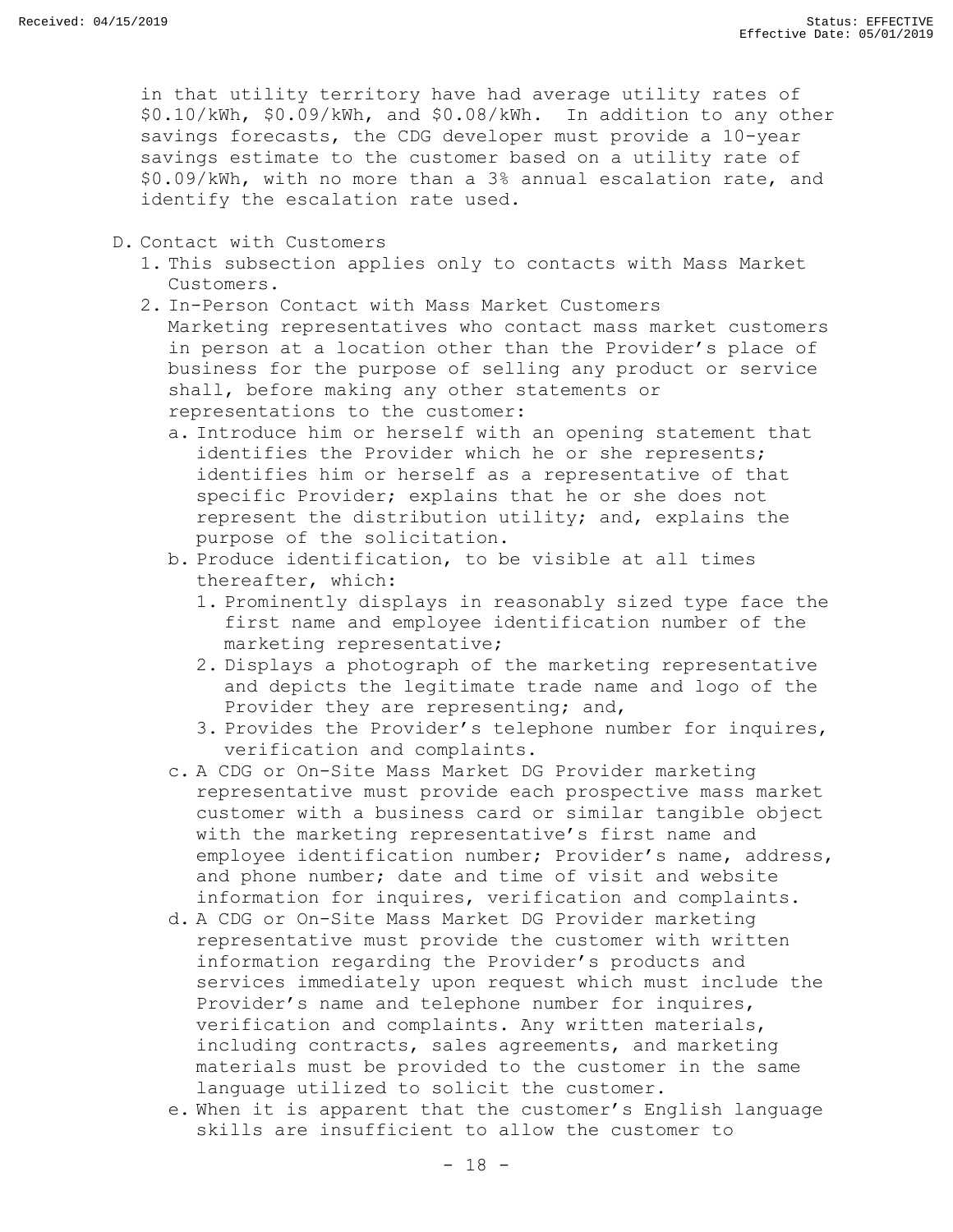understand and respond to the information conveyed by the marketing representative or when the customer or another third party informs the marketing representative of this circumstance, the marketing representative shall either find a representative in the area who is fluent in the customer's language to continue the marketing activity in his/her stead or terminate the in-person contact with the customer. The use of translation services and language identification cards is permitted.

- f. A marketing representative must leave the premises of a customer when requested to do so by the customer or the owner/occupant of the premises.
- g. All Providers who have marketing representatives conducting door-to-door marketing must maintain a daily record, by zip code, of the territories in which the Provider's marketing representatives have conducted doorto-door marketing. The information should be in a form that can be reported to Staff upon request, and should be retained by the Provider for a minimum of six months.
- 3. Telephone Contact with Mass Market Customers Marketing representatives who contact mass market customers by telephone for the purpose of selling any product or service offered by the Providers shall:
	- a. Provide the marketing representative's first name and, on request, the identification number;
	- b. State the name of the Provider on whose behalf the call is being made;
	- c. State the purpose of the telephone call;
	- d. When it is apparent that the customer's English language skills are insufficient to allow the customer to understand and respond to the information conveyed by the marketing representative or when the customer or another third party informs the CDG marketing representative of this circumstance, the marketing representative will immediately transfer the customer to a representative who speaks the customer's language, if such a representative is available, or terminate the call; and,
	- e. Remove customers' names from the marketing database upon customers' request.
	- f. When marketing to residential customers, the marketing representative must also:
		- 1. Explain that he or she does not represent the distribution utility;
		- 2. Explain the purpose of the solicitation; and,
		- 3. Provide any written materials, including contracts, sales agreements, and marketing materials to the customer in the same language utilized to solicit the customer.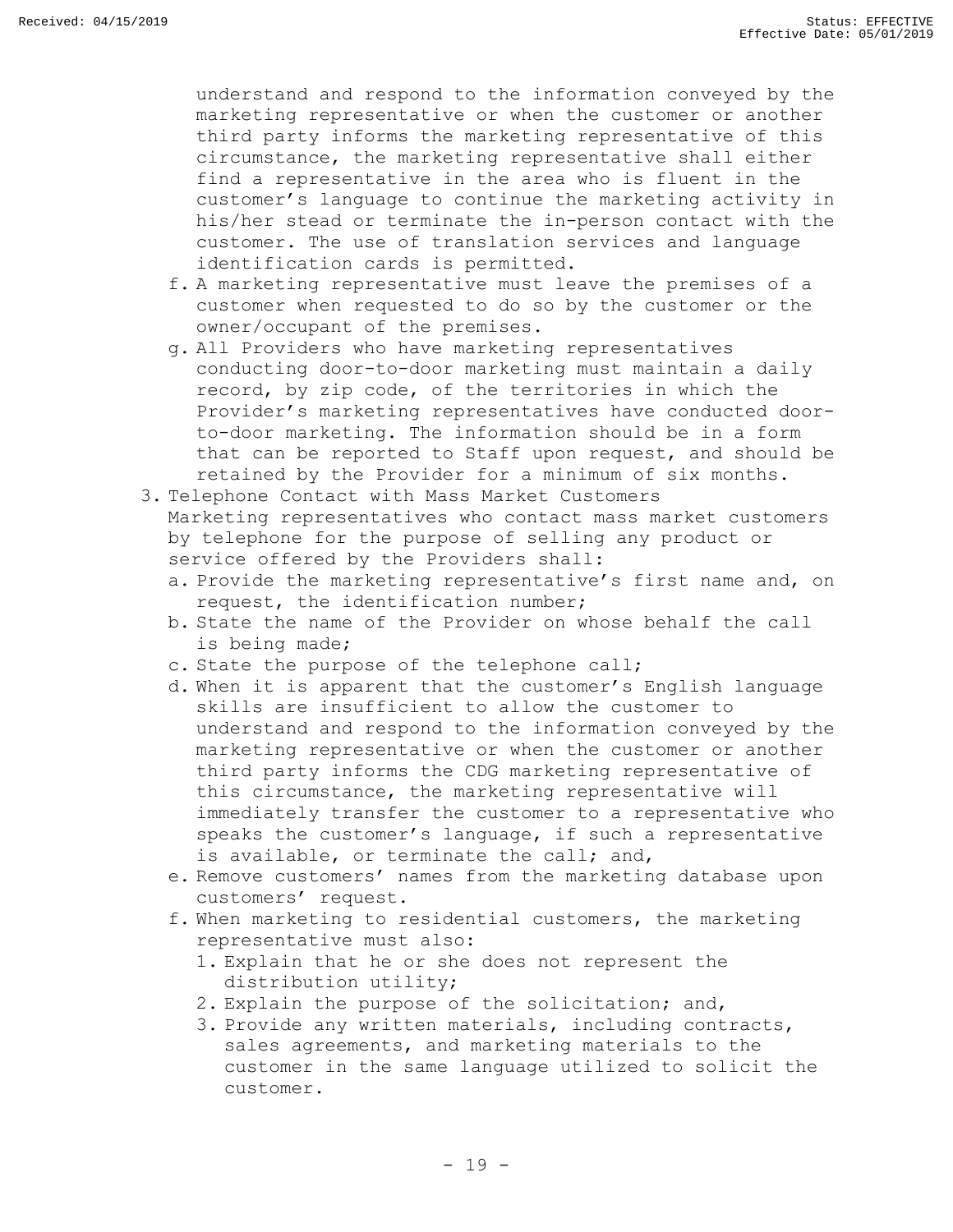# **SECTION 3C: MINIMUM STANDARDS FOR SALES AGREEMENTS (CDG and On-Site Mass Market DG Providers)**

- <span id="page-21-0"></span>A. Applicability. This Section establishes minimum standards for sales agreements between CDG and On-Site Mass Market DG Providers (Providers) and mass market customers.
- B. A Provider, or its agent, may solicit and enter into a sales agreement with a customer subject to the following requirements.
	- 1. The DER supplier shall obtain a customer agreement to purchase the product or service and customer authorization to release information to the DER supplier, and retain verifiable proof of such authorization for at least two years or the length of the agreement, whichever is longer.
	- 2. Sales agreements shall include the following information written in plain language in the same language that the Provider has used to market to the customer:
		- A. Terms and conditions applicable to the business relationship between the Provider and the customer which includes:
			- 1. Provisions governing the process for rescinding or terminating an agreement by the Provider or the customer including provisions stating that a residential customer may rescind the agreement within three business days after its receipt without charge or penalty;
			- 2. The price, the terms and conditions of the agreement, including the term and end date, if any, of the agreement, the amount of the termination fee and the method of calculating the termination fee, if any, the amount of late payment fees, if applicable, and the provisions, if any, for the renewal of the agreement;
			- 3. A clear description of the conditions, if any, that must be present in order for savings to be provided to the customer, if savings are guaranteed.
			- 4. Information for residential customers of their rights under HEFPA; and
			- 5. Information regarding contacting the Department for dispute resolution.
			- 6. DER supplier contact information, including a local or toll-free number from the customer's service location.
			- 7. A clear description of any escalation of pricing over term of the contract, including the full details of any methodology used for determining that escalation.
- C. In addition to the requirements of subsection B, contracts for on-site mass market distributed generation must include a description of the distributed generation system, including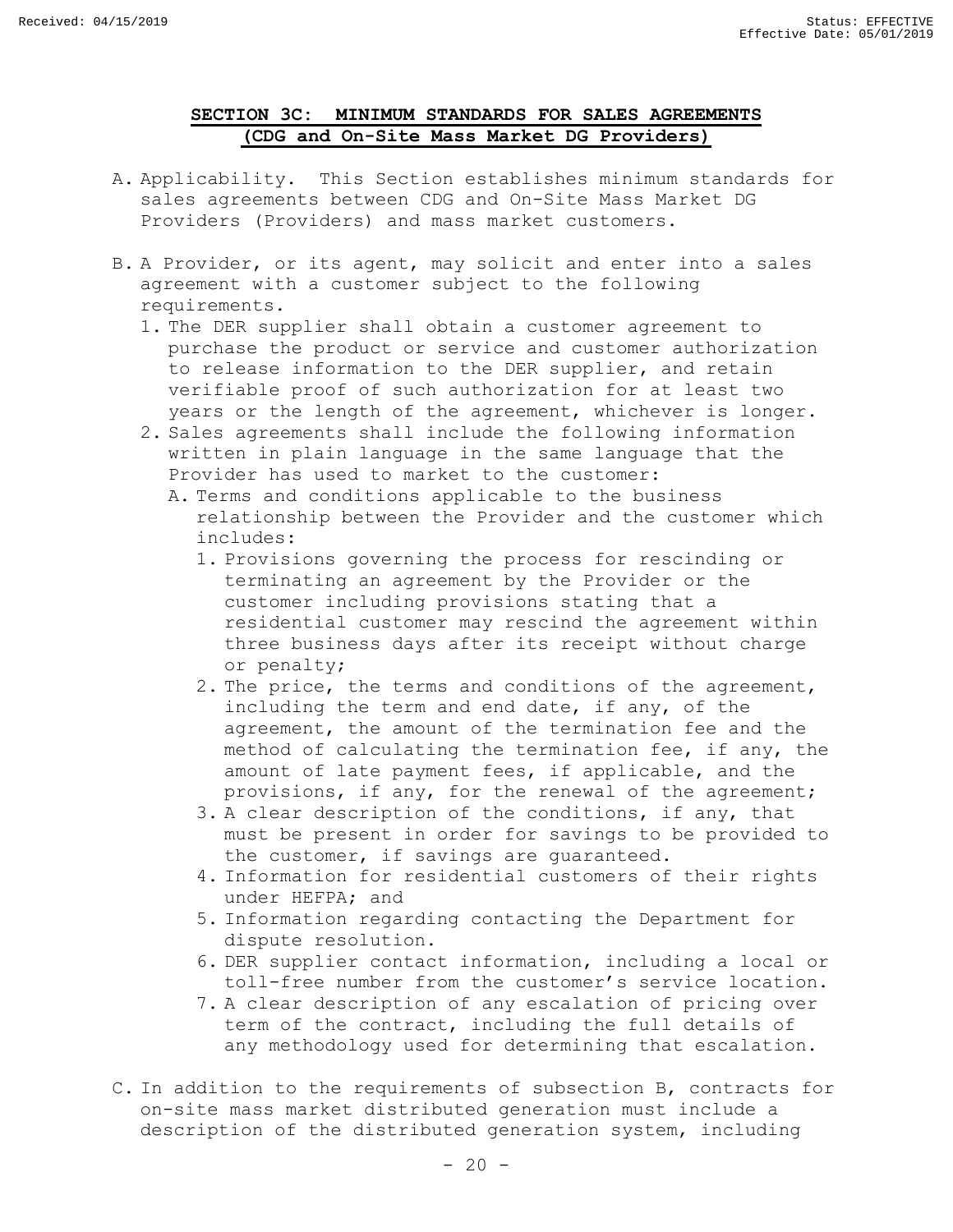the make and model of major system components, and an outline of system specifications. All contracts shall include, at a minimum:

- 1. For purchased systems, the total system purchase price, itemized costs of system components, and any other taxes, fees or overheads that are the responsibility of the customer; or
- 2. For leases or purchased power agreements (PPAs), the total number of payments, amount of payments, payment frequency, and due date;
- 3. An estimate of annual energy output, including loss analysis (e.g. in the case of a solar system, the percentage of the available solar resource that the solar electric system will receive, accounting for losses from shading, array azimuth, and tilt);
- 4. The rate at which the customer can be compensated for any electricity sold to the utility;
- 5. The installation location;
- 6. Installation schedule;
- 7. The potential value of all federal, state, and local tax credits, electric utility rate credits, Renewable Energy Credits, incentives, or rebates that the customer may receive and/or be required to sign over to the DER provider;
- 8. Disclosure of any restrictions on the customer's ability to sell the system and/or his/her property;
- 9. System and/or production warranties;
- 10.Disclosure of any binding arbitration clauses or other terms that limit the customer's right to enforce the contract or seek damages from the courts; and
- 11.Assignment of responsibilities (e.g., for maintenance and repairs, insurance coverage, etc.), including whether such maintenance or repairs may be sold or transferred to a third party.
- D. Early Termination Fees
	- 1. In addition to the requirements of subsection B, CDG contracts that contain an early termination fee:
		- A. Must contain an early termination fee of \$200 or less;
		- B. Must include a notification period of 90 days or less;
		- C. Must include waiver of the early termination fee if the notification requirement is fulfilled and the customer finds their own replacement, subject to the customer eligibility requirements set by the DERS; or, where the customer is not offered the option to find their own replacement, must include waiver of the early termination fee if the notification requirement is fulfilled.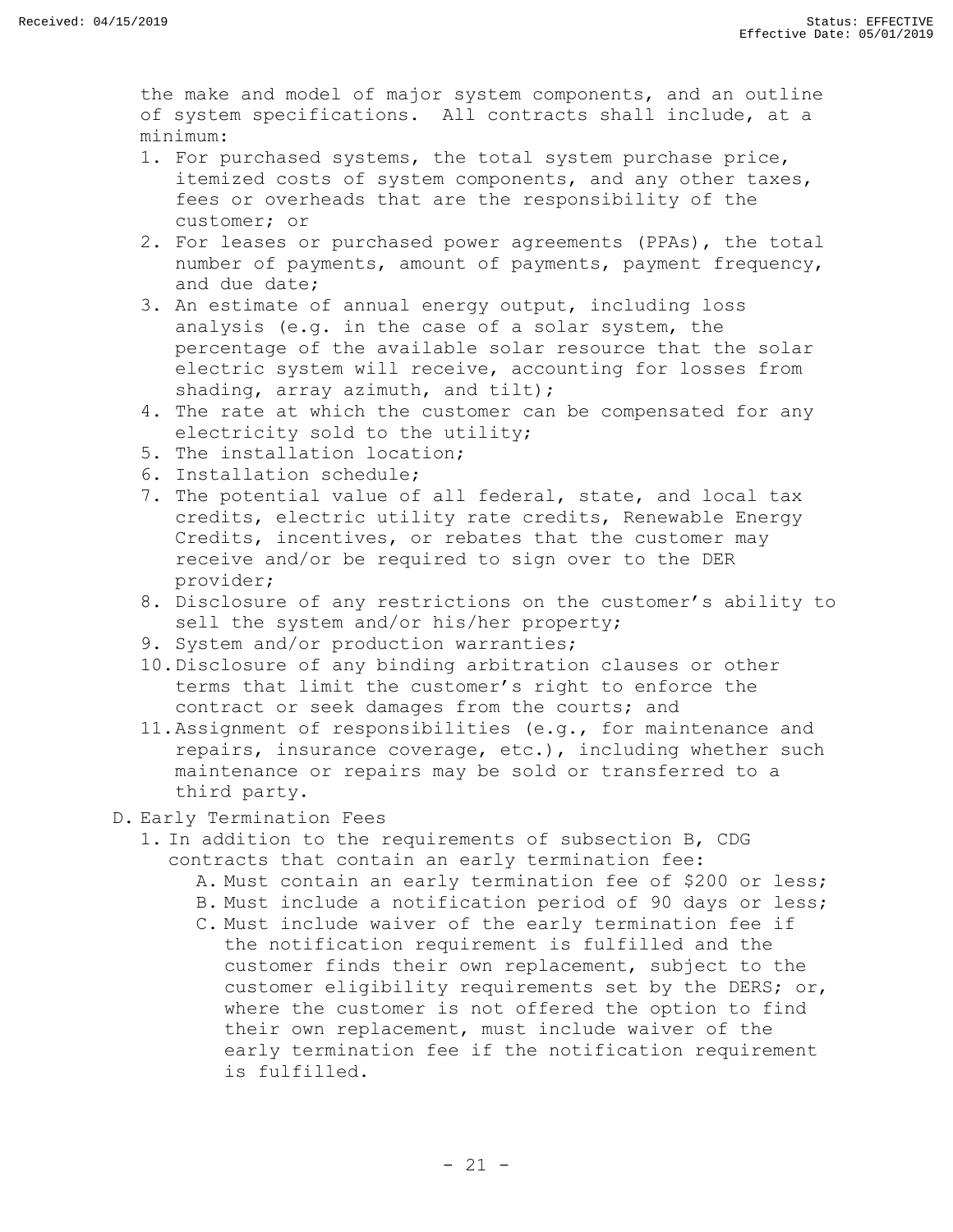- E. Production Guarantees
	- 1. In addition to the requirements of subsection B and, where applicable, subsection C, all purchase contracts or other contracts where bills are not based on actual system production must include a production guarantee.

# **SECTION 3D: STANDARD CUSTOMER DISCLOSURE STATEMENTS (CDG and On-Site Mass Market DG Providers)**

- <span id="page-23-0"></span>A. A completed Standard Customer Disclosure Statement shall be provided to all customers of CDG or On-Site Mass Market DG Providers as part of the sales agreement. Standard Customer Disclosure Statements are available on the Department's website at [https://www3.dps.ny.gov/W/PSCWeb.nsf/All/EAB5A735E908B9FE85258](https://www3.dps.ny.gov/W/PSCWeb.nsf/All/EAB5A735E908B9FE8525822F0050A299) [22F0050A299.](https://www3.dps.ny.gov/W/PSCWeb.nsf/All/EAB5A735E908B9FE8525822F0050A299)
- B. In the event that the text in the Standard Customer Disclosure Statement differs from or is in conflict with a term stated elsewhere in the agreement, the term described by the text in the Standard Customer Disclosure Statement shall constitute the agreement with the customer notwithstanding a conflicting term expressed elsewhere.

# **SECTION 3E: CUSTOMER INQUIRIES AND COMPLAINTS (CDG and On-Site Mass Market DG Providers)**

- <span id="page-23-1"></span>A. Applicability. This Section establishes requirements for responses by a CDG or On-Site Mass Market DG Provider (Provider) to customer inquiries concerning CDG products or services. Providers shall respond to customer inquiries sent by means of electronic mail, telecommunication services, mail, or in meetings. The subjects raised in inquiries may result in the filing of complaints.
- B. General
	- 2. Providers shall provide consistent and fair treatment to customers.
	- 3. Providers shall maintain processes and procedures to resolve customer inquiries without undue discrimination and in an efficient manner and provide an acknowledgement or response to a customer inquiry within 2 days and, if only an acknowledgement is provided, a response within 14 days.
	- 4. Providers shall provide local or toll-free telephone access from the customer's service area to customer service representatives (CSRs) responsible for responding to customer inquiries and complaints. The Provider's customer service center should be operational at least eight hours per day Monday through Friday except holidays, starting no earlier than 7 AM EST.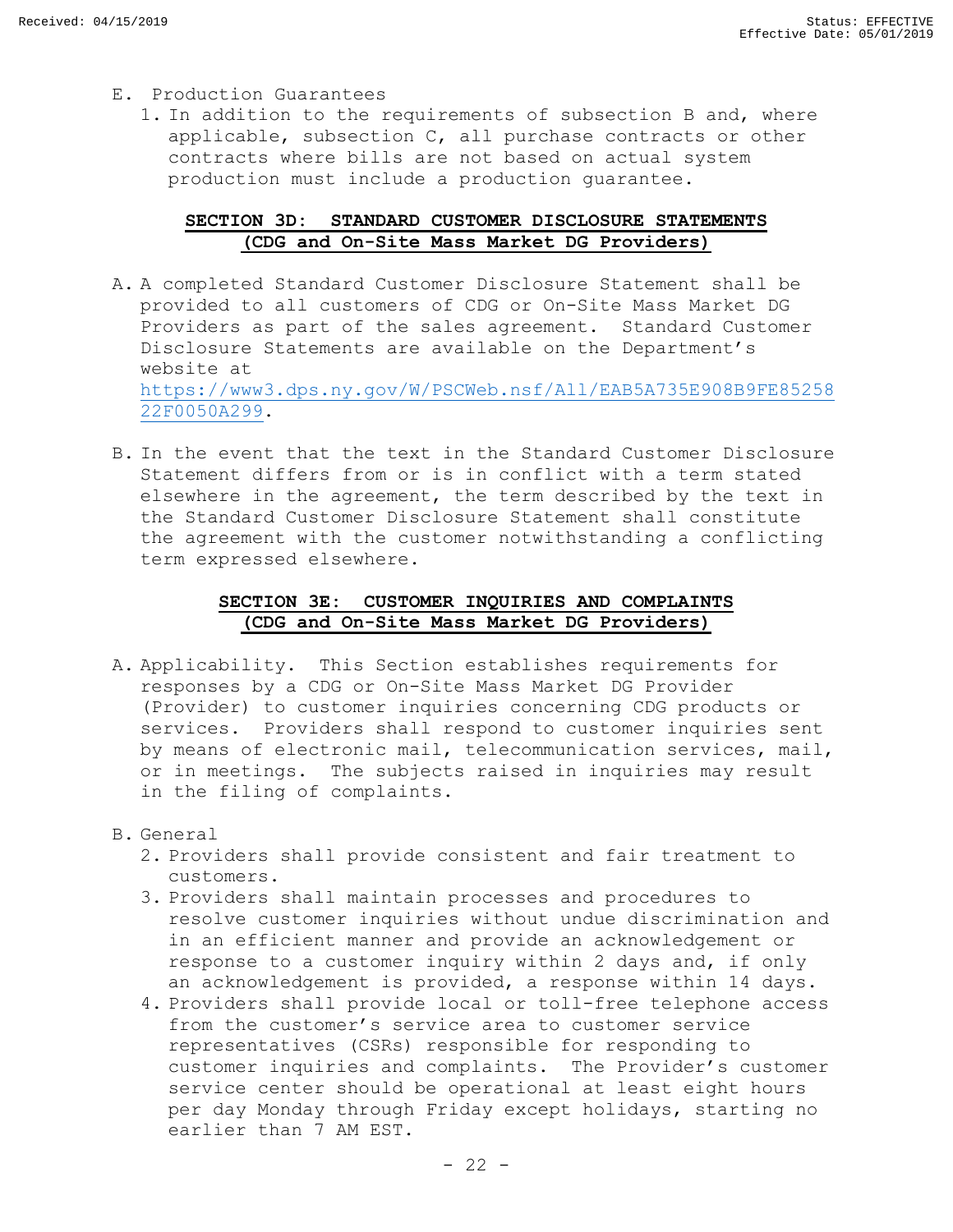- 5. If the inquiry is specific to utility service, the CSR shall take one of the following actions:
	- A. Forward/transfer the inquiry to the utility;
	- B. Direct the customer to contact the utility; or,
	- C. Contact the utility to resolve the matter and provide a response to the customer.
- 6. Each Provider shall maintain information regarding customer inquiries and complaints pertaining to its products and services and designate a representative to provide information relating to customer inquiries and complaints to the Department.
- C. Emergency Contacts
	- 1. An emergency call means any communication from a customer concerning an emergency situation relating to the distribution system, including, but not limited to, reports of gas odor, natural disaster, downed wires, electrical contact, or fire.
	- 2. A Provider's CSR shall transfer emergency calls directly to the distribution utility or provide the distribution utility's emergency number for direct contact to the distribution utility.

# **SECTION 3F: REPORTING REQUIREMENTS (CDG and On-Site Mass Market DG Providers)**

- <span id="page-24-0"></span>A. Applicability. This Section establishes requirements for reporting by a CDG or On-Site Mass Market DG Provider (Provider).
- B. Each Provider shall file an annual report by March 31 containing information for the previous calendar year including aggregate number of customers served, a summary of services provided, and information on the number and classification of complaints received in a format to be established by the Department, to assist the Department in monitoring CDG and On-Site Mass Market DG markets.
- C. Each CDG Sponsor shall send an annual report for each calendar year to each of its subscribers by March 31 of the following year. The annual report must include the amount of credits that the member has received, expressed both in kWh and dollars, as well as the total amount the customer has paid in subscription fees and any other payments to the Sponsor. The report shall follow the standard format available on the Department's website at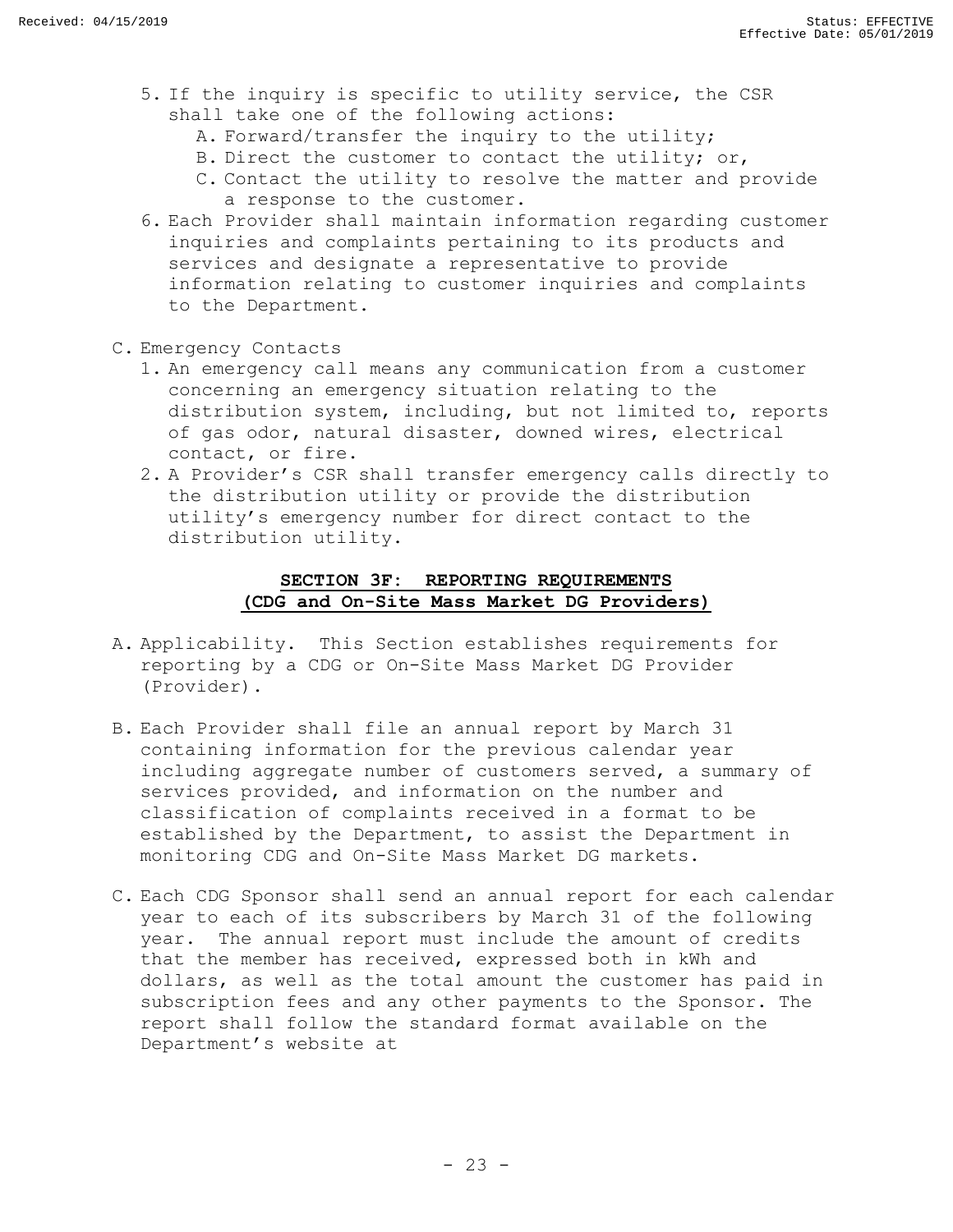$\overline{\phantom{a}}$ 4 [https://www3.dps.ny.gov/W/PSCWeb.nsf/All/EAB5A735E908B9FE85258](https://www3.dps.ny.gov/W/PSCWeb.nsf/All/EAB5A735E908B9FE8525822F0050A299) [22F0050A299.](https://www3.dps.ny.gov/W/PSCWeb.nsf/All/EAB5A735E908B9FE8525822F0050A299)<sup>4</sup>

D. A CDG Sponsor that generates or allocates banked credits in a calendar year must file a report by March 31 of the following year detailing how many credits were banked, how many banked credits were allocated, what percentage of that allocation was provided to mass market customers, and what percentage was allocated to large customers.

[http://documents.dps.ny.gov/public/MatterManagement/CaseMaste](http://documents.dps.ny.gov/public/MatterManagement/CaseMaster.aspx?MatterCaseNo=15-M-0180&submit=Search+by+Case+Number) [r.aspx?MatterCaseNo=15-M-0180&submit=Search+by+Case+Number](http://documents.dps.ny.gov/public/MatterManagement/CaseMaster.aspx?MatterCaseNo=15-M-0180&submit=Search+by+Case+Number)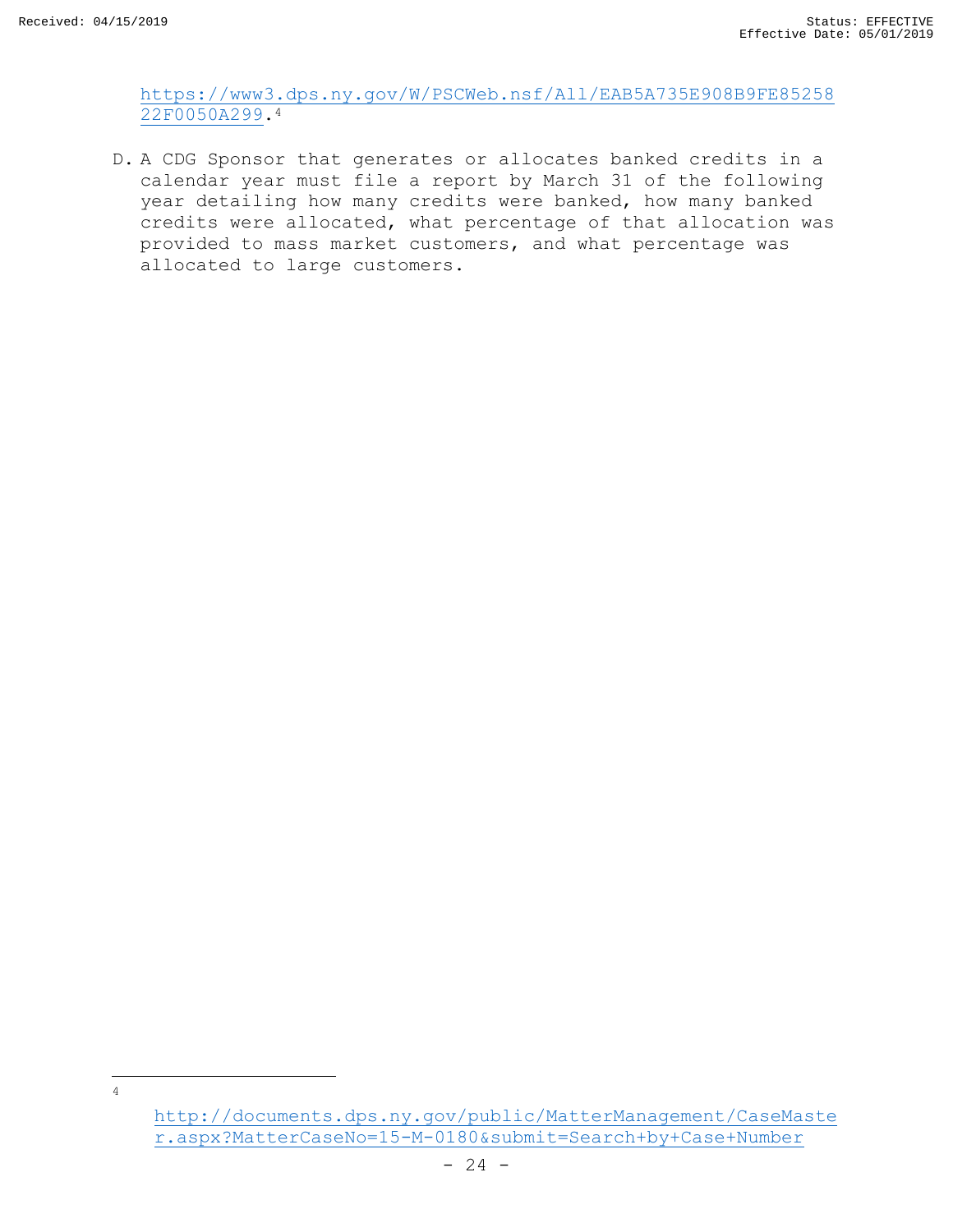# **ATTACHMENT ONE: INFORMATION TO BE INCLUDED IN CUSTOMER DISCLOSURE STATEMENTS**

# **CDG Customer Disclosure Statement**

Prepared for: [Customer Name]

Prepared by: [Provider Representative Name and Title] [Provider Name] [Provider Address] [Provider Telephone Number]

|                                     | • Amount and due date of non-recurring charges                                    |
|-------------------------------------|-----------------------------------------------------------------------------------|
| <b>Costs of Subscription</b>        | • Amount and due date of recurring charges                                        |
|                                     | • If charges will increase or vary, by how much, based on what, and what notice   |
|                                     | will be given                                                                     |
| <b>Estimated Benefits</b>           | • Estimate of kWh generation of percentage of system allocated to customer        |
|                                     | • Estimate of dollar value of credits generated by percentage of system allocated |
|                                     | to customer                                                                       |
|                                     | • Estimate of net savings based on utility baseline, detailed in UBP-DERS         |
|                                     | · Identify financial structure (e.g. PPA, lease or ownership)                     |
|                                     | • Identify location of panels and size of system                                  |
|                                     | • Identify applicable tax credits and whether customer or provider has rights to  |
| <b>Terms and Conditions</b>         | those credits                                                                     |
| of Subscription                     | • Identify whether credits will be valued based on Net Energy Metering or the     |
|                                     | Value Stack                                                                       |
|                                     | • Identify whether and how provider will offer notice when project                |
|                                     | is out of service, estimated time of restoration, whether and how                 |
|                                     | customer will be compensated for any loss of production                           |
|                                     | • Explain whether system is warrantied against defects and/or insured against     |
|                                     | damage or loss; explain consequences to customer if system becomes                |
|                                     | inoperable                                                                        |
|                                     | • Explain Provider's dispute resolution process and customer's right to contact   |
|                                     | the Department of Public Service                                                  |
|                                     | • Term of subscription and process for contract renewal                           |
| Length of the Agreement, End        | • Process to unsubscribe                                                          |
| Date, and Renewal                   |                                                                                   |
|                                     |                                                                                   |
| Data Sharing and                    | • Explain what data Provider will request from the customer's Utility and how     |
| <b>Privacy Policy</b>               | that data will be used                                                            |
|                                     | · Explain Provider's data privacy policies                                        |
| Capacity                            | • Explain how credits will be allocated to customer                               |
| <b>Allocation/Subscription Size</b> | • Identify percentage of output to be credited to customer                        |
|                                     | • Identify how unsubscribed and banked credits will be allocated                  |
| <b>Guarantees</b>                   | • For contracts with a production guarantee, an explanation of that guarantee and |
|                                     | compensation for underproduction. For other contracts, a statement that "This     |
|                                     | agreement offers no production guarantee."                                        |
|                                     | • For contracts guaranteeing that a customer will save money, an explanation of   |
|                                     | that guarantee. For other contracts, a statement that "This agreement offers no   |
|                                     | guaranteed savings."                                                              |
| <b>Rescinding Agreement Without</b> | A residential customer may rescind this agreement without penalty by calling      |
| <b>Penalty</b>                      | the toll-free number within 3 business days of receipt of the sales agreement.    |
|                                     |                                                                                   |